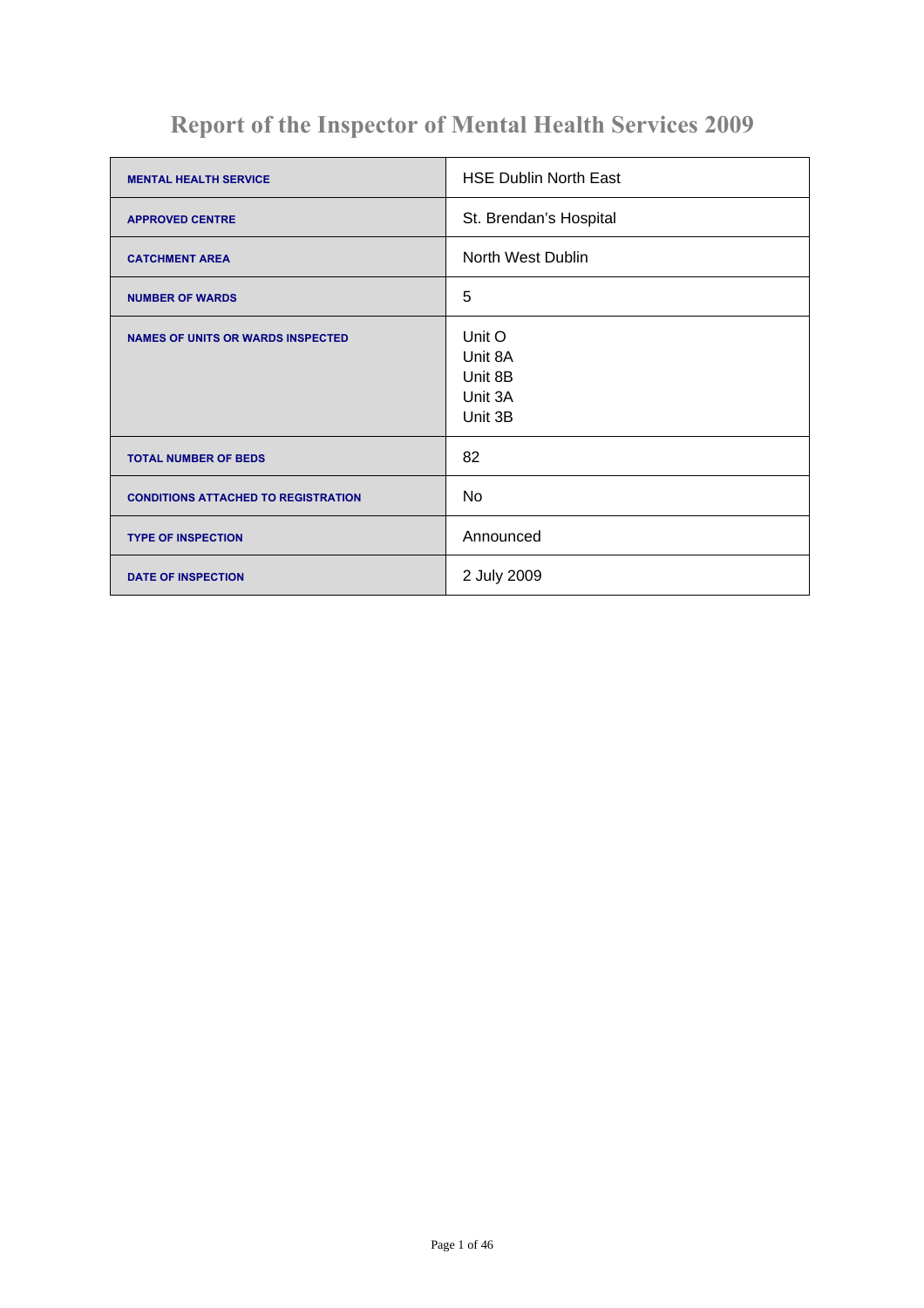# **PART ONE: QUALITY OF CARE AND TREATMENT SECTION 51 (1)(b)(i) MENTAL HEALTH ACT 2001**

# **DESCRIPTION**

St. Brendan's Hospital was situated to the north of the river Liffey in Dublin city. It received its first psychiatric patients in 1854, and continued to admit patients to the sections of the hospital that remained open. The hospital currently comprised free-standing buildings surrounded by extensive grounds. In recent years, a number of buildings had been demolished and plans for the construction of a new, smaller hospital on the same grounds had been submitted for planning approval. On the day of inspection, there were 73 residents, of whom 21 were detained.

Unit O was a secure female ward on the ground floor of a nineteenth-century building. The Inspectorate had previously pointed out that this building was unfit for purpose. While the sleeping and dining areas were for the most part bright and cheerful, due to space constraints the environment in the day area was poor and the emphasis was on containment and control of aggression. Many residents were wandering around the unit on the day of inspection, apparently aimlessly. The Inspectorate was informed that residents had just returned from their one hour of occupational therapy activity at the time of the inspection. The atmosphere generated on the unit due to the mix of residents and lack of space, was tense and stressful for both residents and staff. Unit 3A was an admission unit that accommodated male residents with varying conditions. It had undergone renovations in the past year that had improved the layout of the ward, although part of it still awaited decoration. Unit 8B provided mainly continuing care for residents. Unit 3B was an assessment unit for male residents and had undergone some improvements. Unit 8A provided a regional service for high risk males exhibiting difficult-to-manage behaviours during episodes of acute illness and consisted of an open nightingale ward that was grim and depressing.

It continued to be of concern to the Inspectorate that residents remain accommodated, cared for and treated in such unsuitable premises and that this situation was likely to continue as progress had been slow in moving the admissions units to the new unit at Connolly Hospital and that no funding had been made available by the HSE to rectify the situation.

| <b>WARD</b> | <b>NUMBER OF BEDS</b> | <b>NUMBER OF RESIDENTS</b> | <b>TEAM RESPONSIBLE</b>          |
|-------------|-----------------------|----------------------------|----------------------------------|
| Unit O      | 12                    | 10                         | General adult                    |
| Unit 3B     | 25                    | 24                         | General adult and rehabilitation |
| Unit 8A     | 12 <sup>2</sup>       | 11                         | General adult                    |
| Unit 3A     | 21                    | 20                         | Sector teams and rehabilitation  |
| Unit 8B     | 12                    | $12 \,$                    | General adult                    |

# **DETAILS OF WARDS IN THE APPROVED CENTRE**

### **QUALITY INITIATIVES**

- A psychologist and two social workers had been appointed to the approved centre in 2009.
- A new medication management review group had been introduced to the service.
- An integrated safety and quality committee had been introduced to the service.
- A new consumer panel had been set up.
- A health promotion committee had been set up.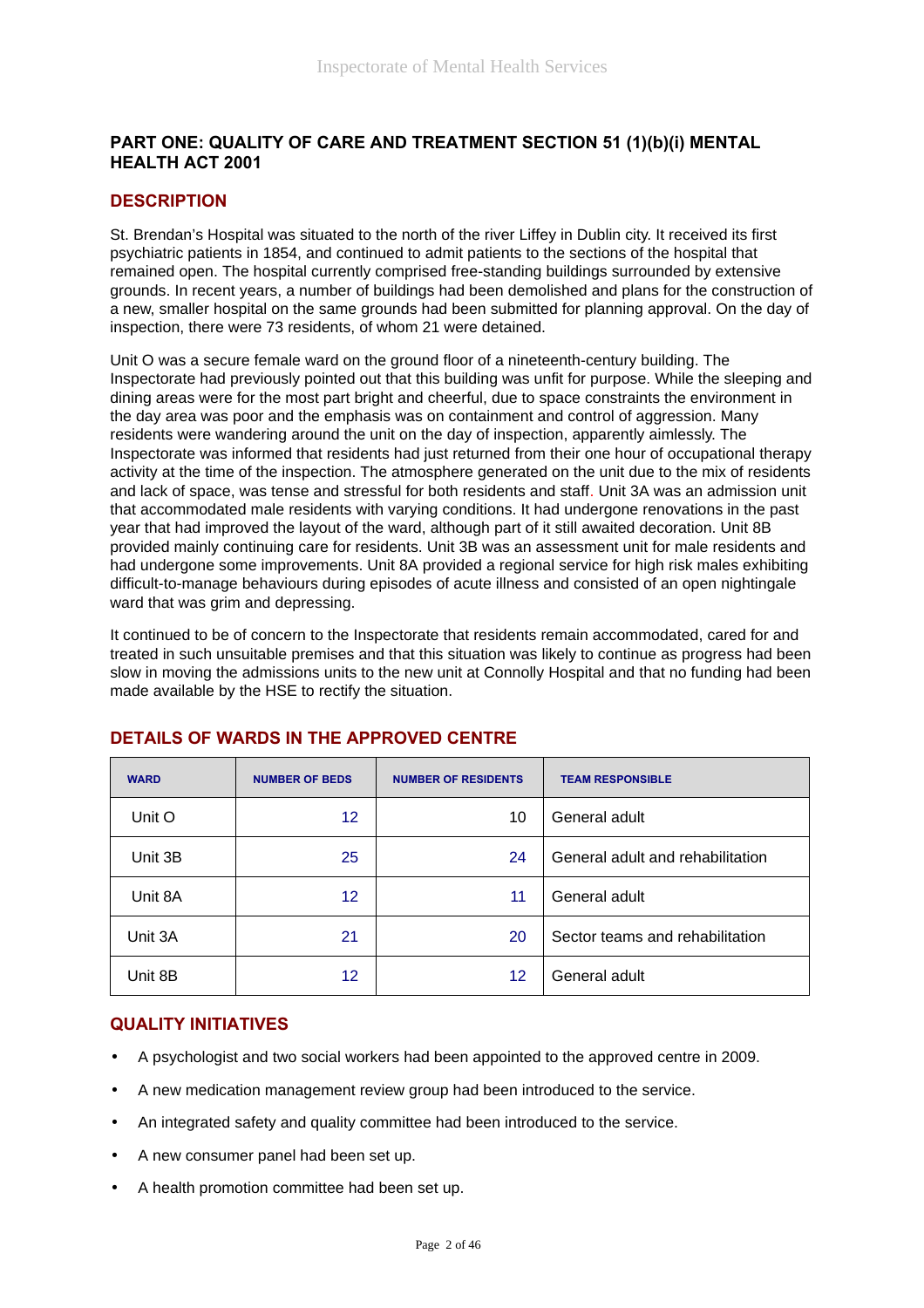- Implementation of an intra-occupational therapy referral form between hospital and community services had been developed.
- **Unit O:** A representative of the Irish Advocacy Network visited regularly; new en-suite facilities had been installed; planned personal alarms upgrading was now complete; a pilot study of a core care plan for seclusion had begun; multidisciplinary care plans were being implemented; a new notice board had been ordered and the Inspectorate understands this has now been installed;a staff support group has commenced on the unit;a MDT business meeting commenced. Regular meetings were held between management and staff of Unit O; and a policy on aggressive behaviour management was being developed in consultation with An Garda Síochána.
- **Unit 3A:** Multidisciplinary care plans were being implemented; refurbishment of the unit had taken place; a new resident lift had been installed; and a representative of the Irish Advocacy Network visited regularly:
- **Unit 3B:** Refurbishment of the unit had taken place.multidisciplinary care plans were being implemented; and a representative of the Irish Advocacy Network visited regularly.
- **Unit 8A:** Multidisciplinary care plans were being implemented; the information booklet for residents had been updated and improved; new en suite facilities had been installed; and a pilot study of a core care plan for seclusion had begun.
- **Unit 8B:** Multidisciplinary care plans were being implemented; the information booklet for residents had been updated and improved; frequency of occupational therapy groups on the unit had increased to four times a week as clients engage more with therapists.

### **PROGRESS ON RECOMMENDATIONS IN THE 2008 APPROVED CENTRE REPORT**

*1. The building that houses the secure units was old and unfit for purpose. It should be closed as soon as possible.*

**Outcome:** Planning permission had been sought for a new mental health facility on the North Circular Road but it was unlikely this would be completed before 2011.

*2. Admissions should not be facilitated in Units 3A and 3B and should go to Connolly Hospital.*

**Outcome:** A ward at Connolly Hospital was unused while admissions to Units 3A and 3B continued.

*3. Funding should be made available to provide core multidisciplinary staffing for the teams. A multidisciplinary focus on care and treatment should be developed immediately.*

**Outcome:** A basic grade psychologist was appointed in Unit O for the first time. Two social worker posts were appointed in February 2009.

*4. Advocacy services should visit all the units on a regular basis.*

**Outcome:** A member of the Irish Advocacy Network visits regularly although no advocate visits are made to Unit 8B.

*5. The approved centre should enforce the agreed protocols for admission and discharge.*

**Outcome:** This had not been done.

*6. The forensic needs of residents should be addressed by specialist mental health forensic services.*

**Outcome:** This had not happened.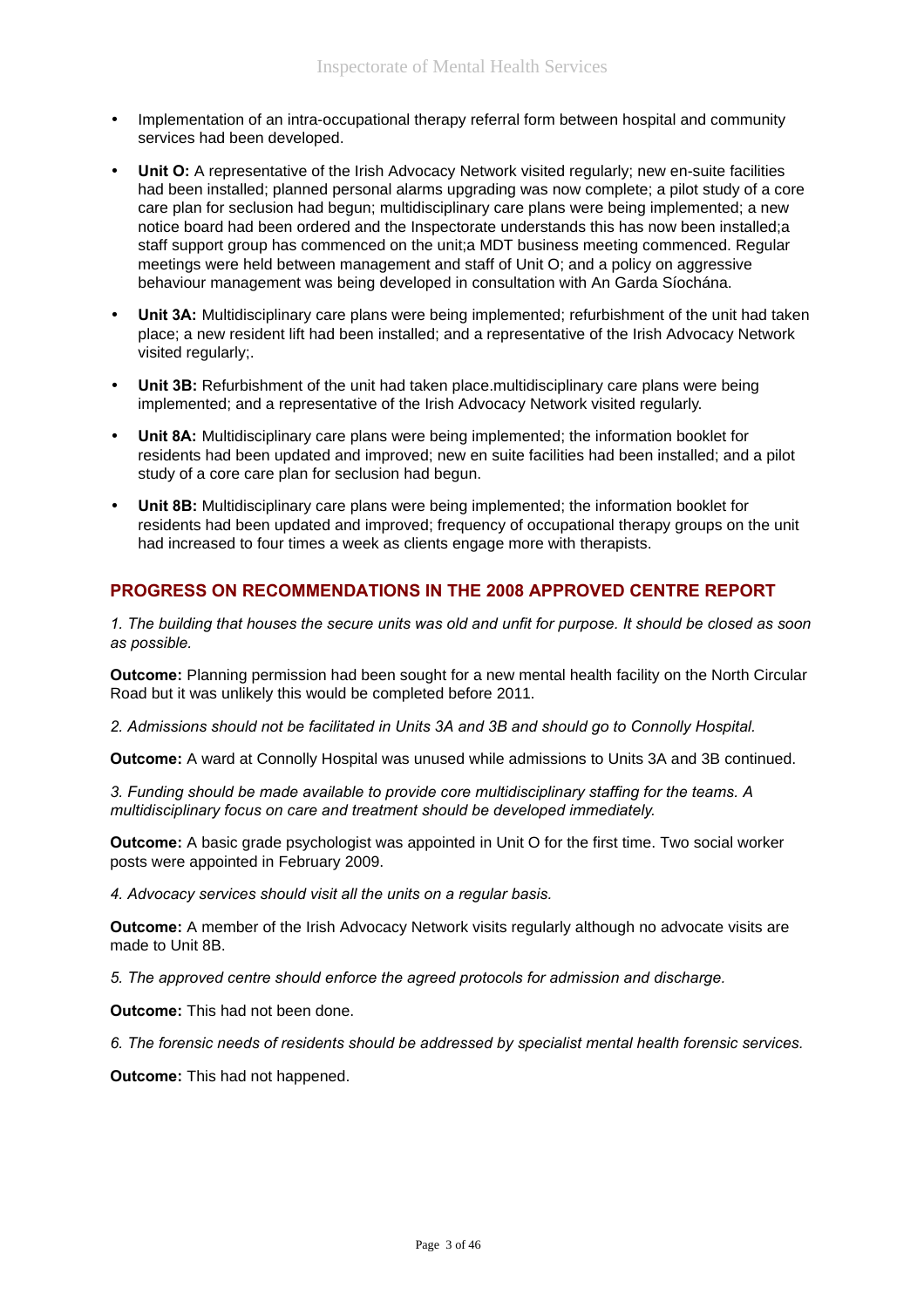### **PART TWO: EVIDENCE OF COMPLIANCE WITH REGULATIONS, RULES AND CODES OF PRACTICE, AND SECTION 60, MHA 2001**

### **2.2 EVIDENCE OF COMPLIANCE WITH REGULATIONS UNDER MENTAL HEALTH ACT 2001 SECTION 52 (d)**

### **Article 4: Identification of Residents**

| <b>LEVEL OF COMPLIANCE</b>       | <b>DESCRIPTION</b>                                                                                            | 2008 | 2009 |
|----------------------------------|---------------------------------------------------------------------------------------------------------------|------|------|
| <b>Fully compliant</b>           | Evidence of full<br>compliance with this<br>Regulation.                                                       |      | X    |
| <b>Substantial</b><br>compliance | Evidence of<br>substantial<br>compliance but<br>improvement<br>needed.                                        |      |      |
| Compliance<br>initiated          | An attempt has<br>been made to<br>achieve compliance<br>but significant<br>progress is still<br>needed.       |      |      |
| Not compliant                    | Service is unable to<br>demonstrate<br>structures or<br>processes to be<br>compliant with this<br>Regulation. |      |      |
| Not inspected                    | Inspection did not<br>cover this Article.                                                                     | X    |      |

Justification for this rating:

On Unit O, photographic identification was attached to the notes. Most residents were long stay and were known to staff. Two staff members distribute medications. On Unit 3B, photographs were attached to the residents' file and medication card index. On Unit 3A, many residents were long stay and known to the staff and two nurses checked all medication with residents, and in Unit 8A two nurses checked all medication with the resident.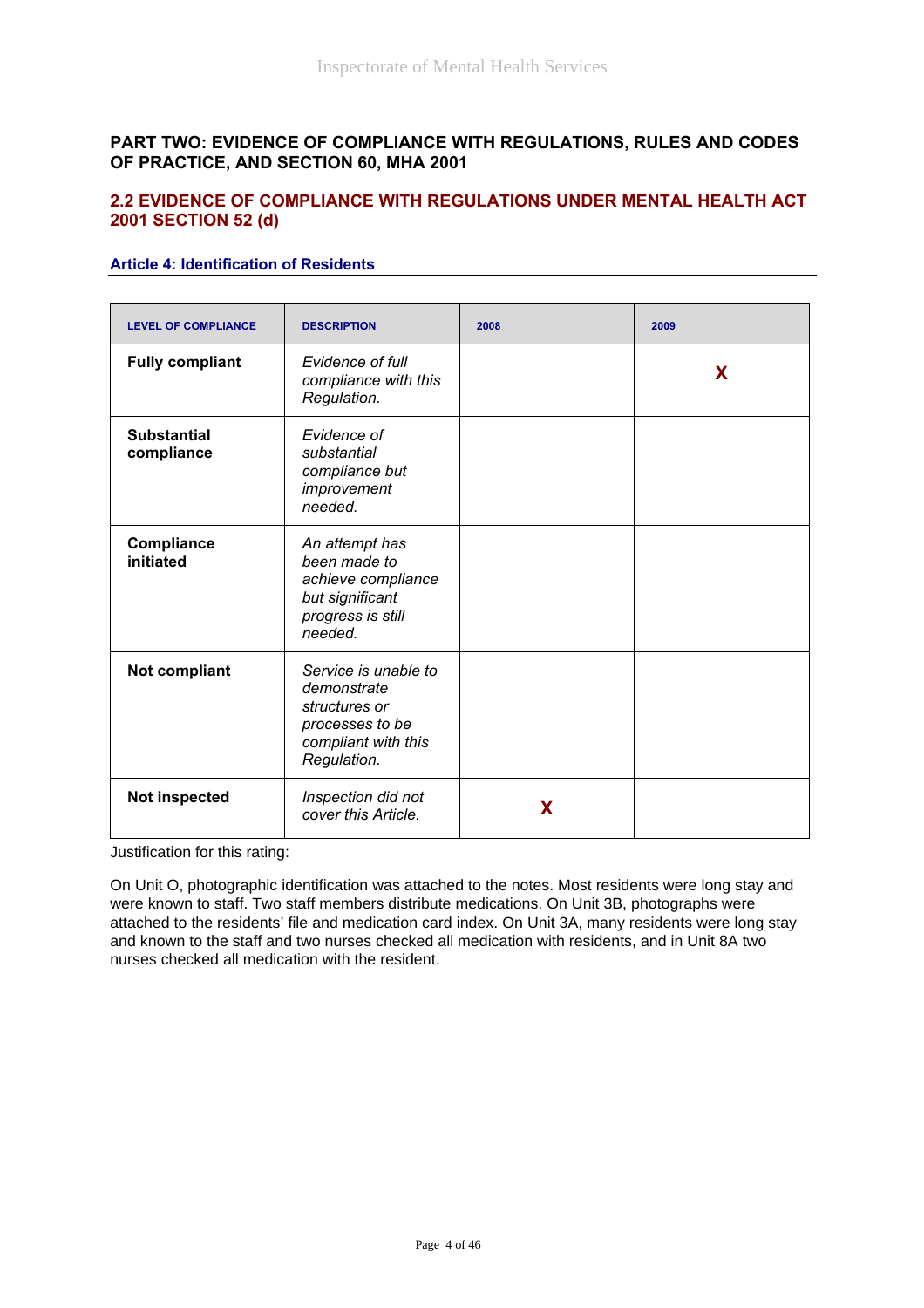### **Article 5: Food and Nutrition**

| <b>LEVEL OF COMPLIANCE</b>       | <b>DESCRIPTION</b>                                                                                            | 2008 | 2009 |
|----------------------------------|---------------------------------------------------------------------------------------------------------------|------|------|
| <b>Fully compliant</b>           | Evidence of full<br>compliance with this<br>Regulation.                                                       |      | X    |
| <b>Substantial</b><br>compliance | Evidence of<br>substantial<br>compliance but<br>improvement<br>needed.                                        |      |      |
| Compliance<br>initiated          | An attempt has<br>been made to<br>achieve compliance<br>but significant<br>progress is still<br>needed.       |      |      |
| <b>Not compliant</b>             | Service is unable to<br>demonstrate<br>structures or<br>processes to be<br>compliant with this<br>Regulation. |      |      |
| Not inspected                    | Inspection did not<br>cover this Article.                                                                     | X    |      |

#### **Justification for this rating:**

Food was prepared in another institution, St. Mary's Hospital, and brought to St. Brendan's. A menu was displayed in the dining room of Unit 3A, Unit 3B, and Unit 8A, and a choice of menu was available. Fresh drinking water was available on the ward.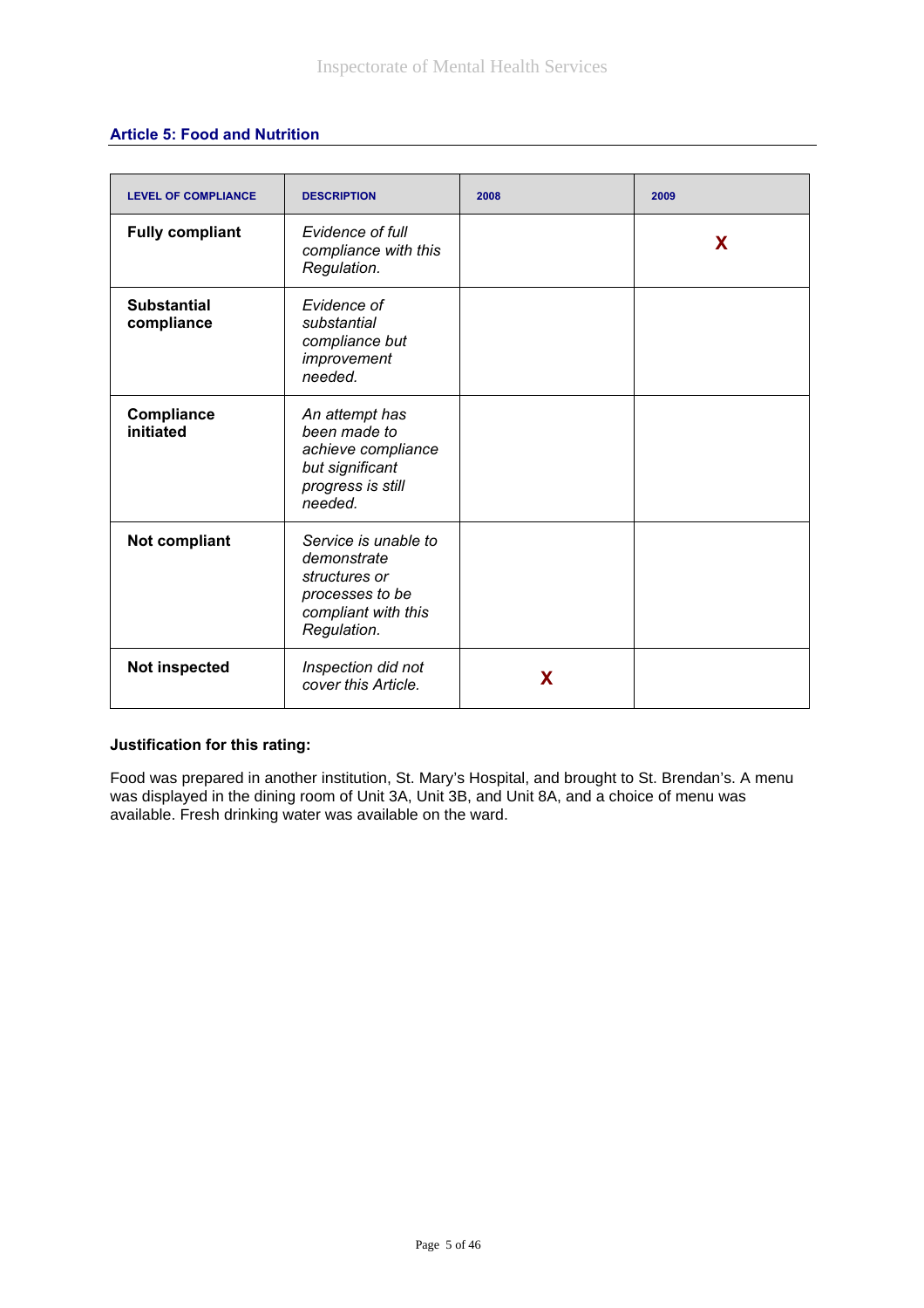### **Article 6 (1-2) Food Safety**

| <b>LEVEL OF COMPLIANCE</b>       | <b>DESCRIPTION</b>                                                                                            | 2008 | 2009 |
|----------------------------------|---------------------------------------------------------------------------------------------------------------|------|------|
| <b>Fully compliant</b>           | Evidence of full<br>compliance with this<br>Regulation.                                                       |      |      |
| <b>Substantial</b><br>compliance | Evidence of<br>substantial<br>compliance but<br>improvement<br>needed.                                        |      |      |
| Compliance<br>initiated          | An attempt has<br>been made to<br>achieve compliance<br>but significant<br>progress is still<br>needed.       |      | X    |
| Not compliant                    | Service is unable to<br>demonstrate<br>structures or<br>processes to be<br>compliant with this<br>Regulation. |      |      |
| Not inspected                    | Inspection did not<br>cover this Article.                                                                     | X    |      |

#### **Justification for this rating:**

A food safety inspection was conducted in June 2009. The report highlighted a number of issues that needed to be addressed to be fully compliant. The service had responded and outlined what measures it intended to take to rectify these issues.

**Breach:** Article 6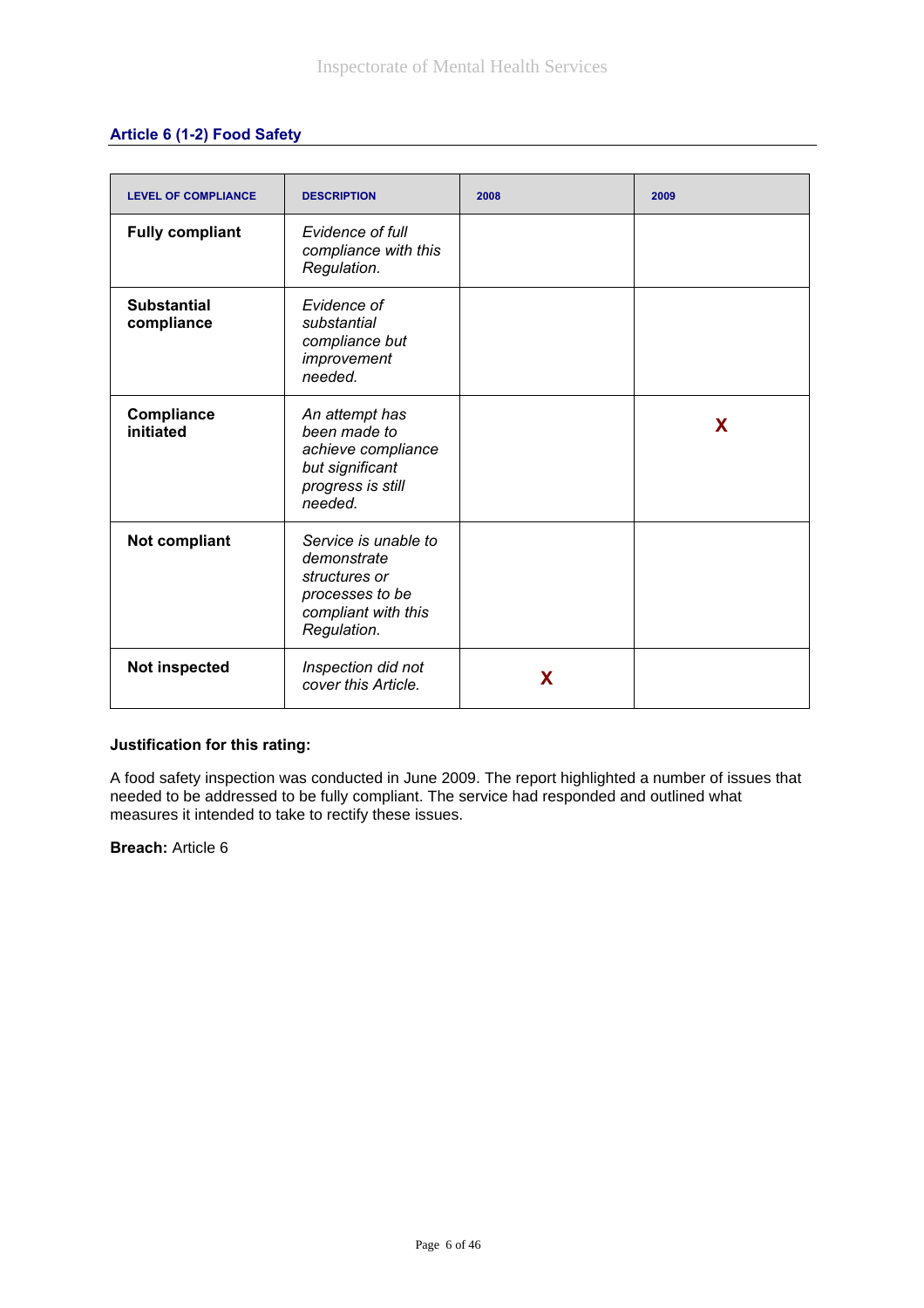| <b>LEVEL OF COMPLIANCE</b>       | <b>DESCRIPTION</b>                                                                                            | 2008 | 2009 |
|----------------------------------|---------------------------------------------------------------------------------------------------------------|------|------|
| <b>Fully compliant</b>           | Evidence of full<br>compliance with this<br>Regulation.                                                       |      | X    |
| <b>Substantial</b><br>compliance | Evidence of<br>substantial<br>compliance but<br>improvement<br>needed.                                        |      |      |
| Compliance<br>initiated          | An attempt has<br>been made to<br>achieve compliance<br>but significant<br>progress is still<br>needed.       |      |      |
| <b>Not compliant</b>             | Service is unable to<br>demonstrate<br>structures or<br>processes to be<br>compliant with this<br>Regulation. | X    |      |
| <b>Not inspected</b>             | Inspection did not<br>cover this Article.                                                                     |      |      |

#### **Justification for this rating:**

On Unit O there was a policy with an appropriate review date. Patients had their own clothing unless indicated in their care plan. Where residents did not have their own clothes, a system existed for obtaining clothes from stores, which were then kept by the resident. The majority of residents were dressed in day clothes, and where residents were in night clothes, this was written in their individual care plan. On Unit 8A and Unit 3A, all residents wore their own clothes and residents only wore night clothes during the day if it was indicated in their individual care plan.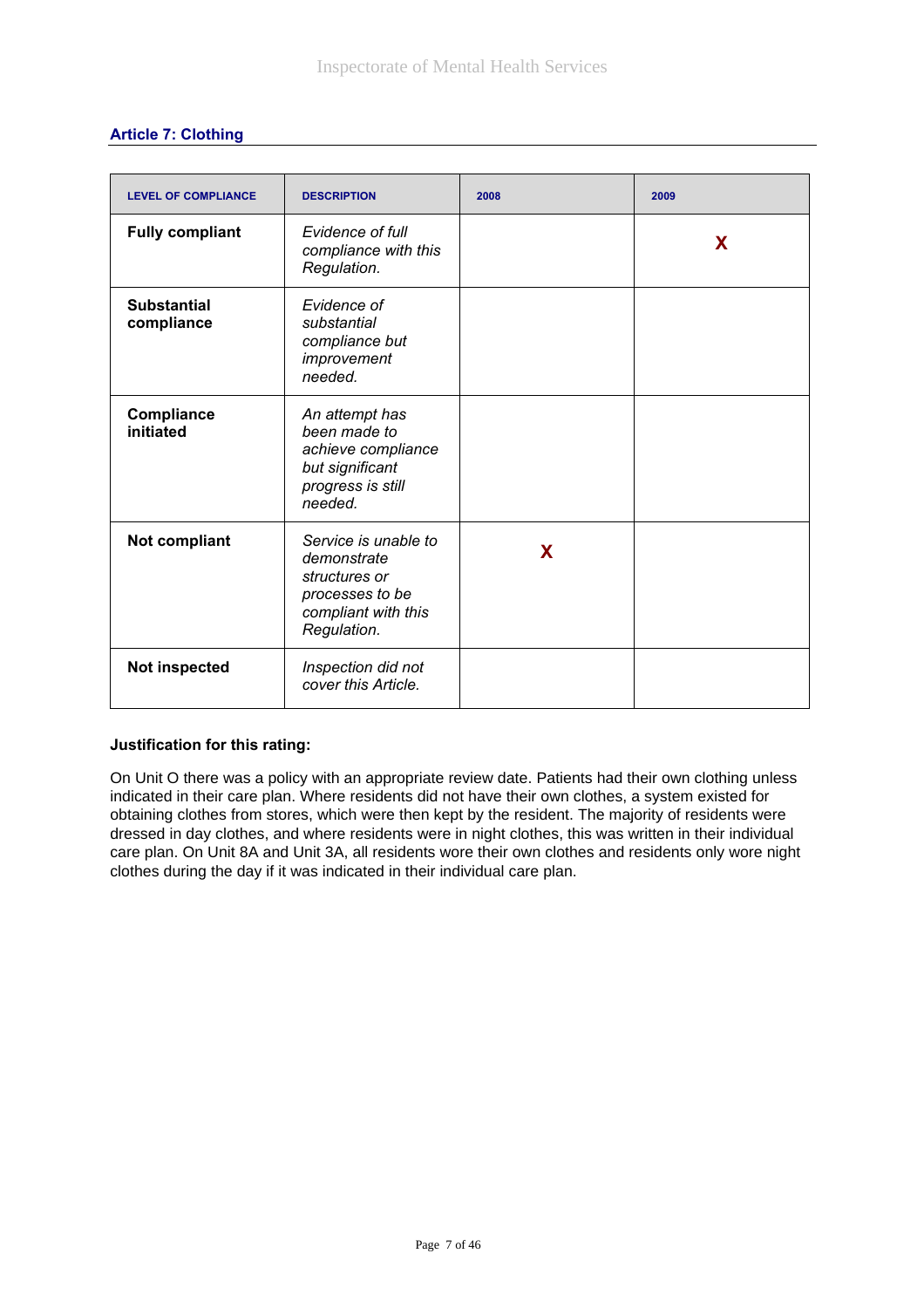| <b>LEVEL OF COMPLIANCE</b>       | <b>DESCRIPTION</b>                                                                                            | 2008 | 2009 |
|----------------------------------|---------------------------------------------------------------------------------------------------------------|------|------|
| <b>Fully compliant</b>           | Evidence of full<br>compliance with this<br>Regulation.                                                       | X    | X    |
| <b>Substantial</b><br>compliance | Evidence of<br>substantial<br>compliance but<br>improvement<br>needed.                                        |      |      |
| Compliance<br>initiated          | An attempt has<br>been made to<br>achieve compliance<br>but significant<br>progress is still<br>needed.       |      |      |
| Not compliant                    | Service is unable to<br>demonstrate<br>structures or<br>processes to be<br>compliant with this<br>Regulation. |      |      |
| Not inspected                    | Inspection did not<br>cover this Article.                                                                     |      |      |

### **Article 8: Residents' Personal Property and Possessions**

#### **Justification for this rating:**

A policy with an appropriate review date was in place. A property list was compiled on admission and a copy was kept in the resident's file. Accounts were kept of residents' money held on the unit for safekeeping.

On Unit O, residents had their own wardrobes and lockers. The lockers were locked and accessible by requesting access from nursing staff who held a master key. A coding system on the locker doors was unworkable. On Unit 3B, each resident had a locker and there was a safe on the ward for residents' valuables.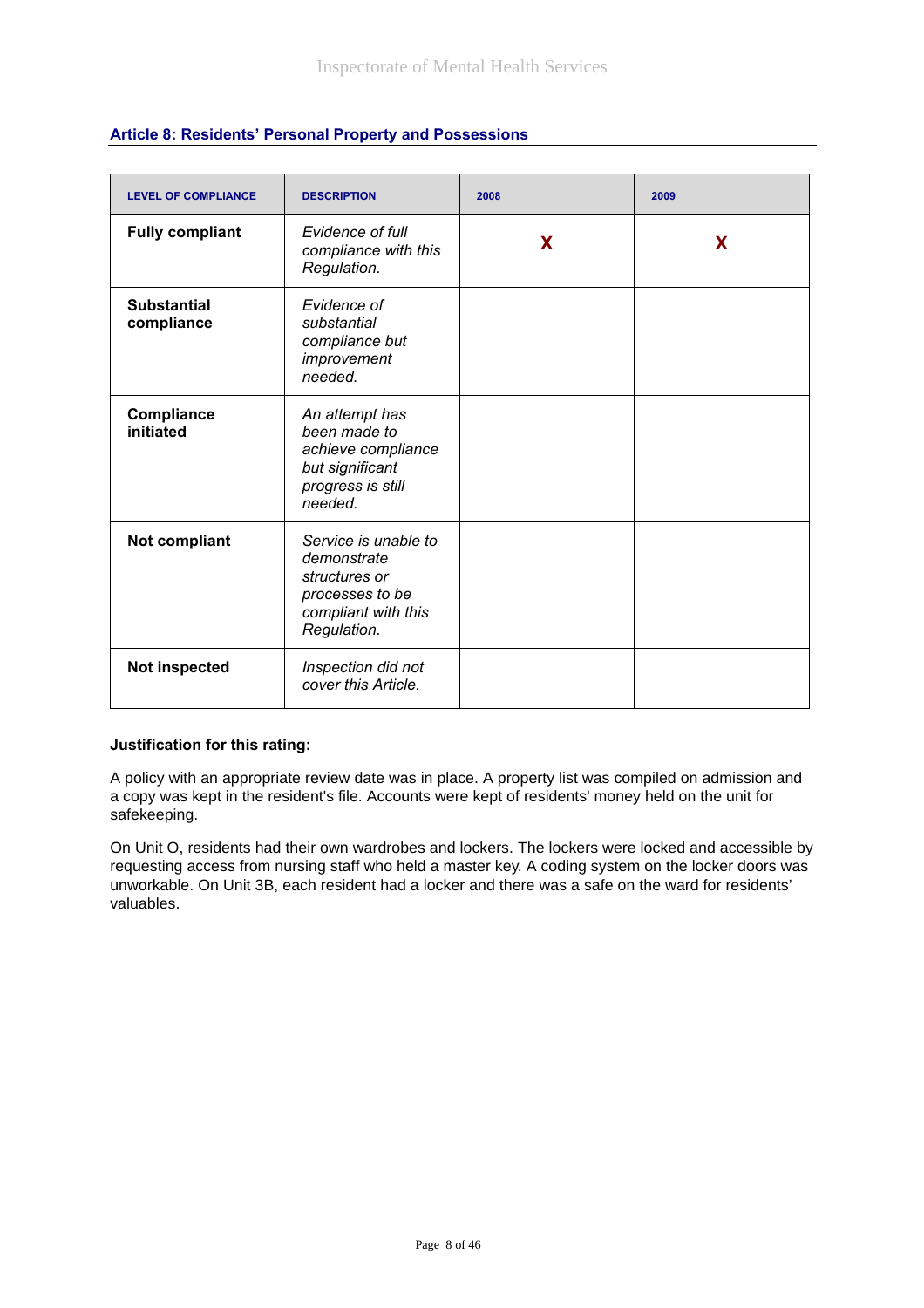### **Article 9: Recreational Activities**

| <b>LEVEL OF COMPLIANCE</b>       | <b>DESCRIPTION</b>                                                                                            | 2008 | 2009 |
|----------------------------------|---------------------------------------------------------------------------------------------------------------|------|------|
| <b>Fully compliant</b>           | Evidence of full<br>compliance with this<br>Regulation.                                                       |      |      |
| <b>Substantial</b><br>compliance | Evidence of<br>substantial<br>compliance but<br>improvement<br>needed.                                        |      |      |
| Compliance<br>initiated          | An attempt has<br>been made to<br>achieve compliance<br>but significant<br>progress is still<br>needed.       |      | X    |
| <b>Not compliant</b>             | Service is unable to<br>demonstrate<br>structures or<br>processes to be<br>compliant with this<br>Regulation. | X    |      |
| Not inspected                    | Inspection did not<br>cover this Article.                                                                     |      |      |

#### **Justification for this rating:**

The atmosphere on Unit O was poor. While TV viewing, bingo and cards were available, there was little evidence on the day of inspection that residents had anything to do but wander or sit aimlessly in the day area. For those residents well enough to leave the secure area the situation seemed better. The Inspectorate was informed that these residents can go out to visit family, can go shopping, or can go to a special care therapy unit facilitated by the occupational therapy service. On occasion, a HSE mini-bus takes groups to the beach.

On Unit 3B, a nursing activities therapist attends the ward five mornings a week to conduct activities in the ward. Residents may also attend the special care therapy unit if they wish. There was a supply of books on the ward and residents had access to TV viewing. On Unit 8B, the occupational therapist attended the ward twice weekly, and four residents attended special care therapy. On Unit 3A, residents had access to an activity nurse and the occupational therapist who attended the ward. There was little recreational activity on the ward besides snooker, painting or watching television. On Unit 8A, residents had access to the special care therapy unit and the occupational therapist. There was little to do on the ward except watch television.

**Breach:** Article 9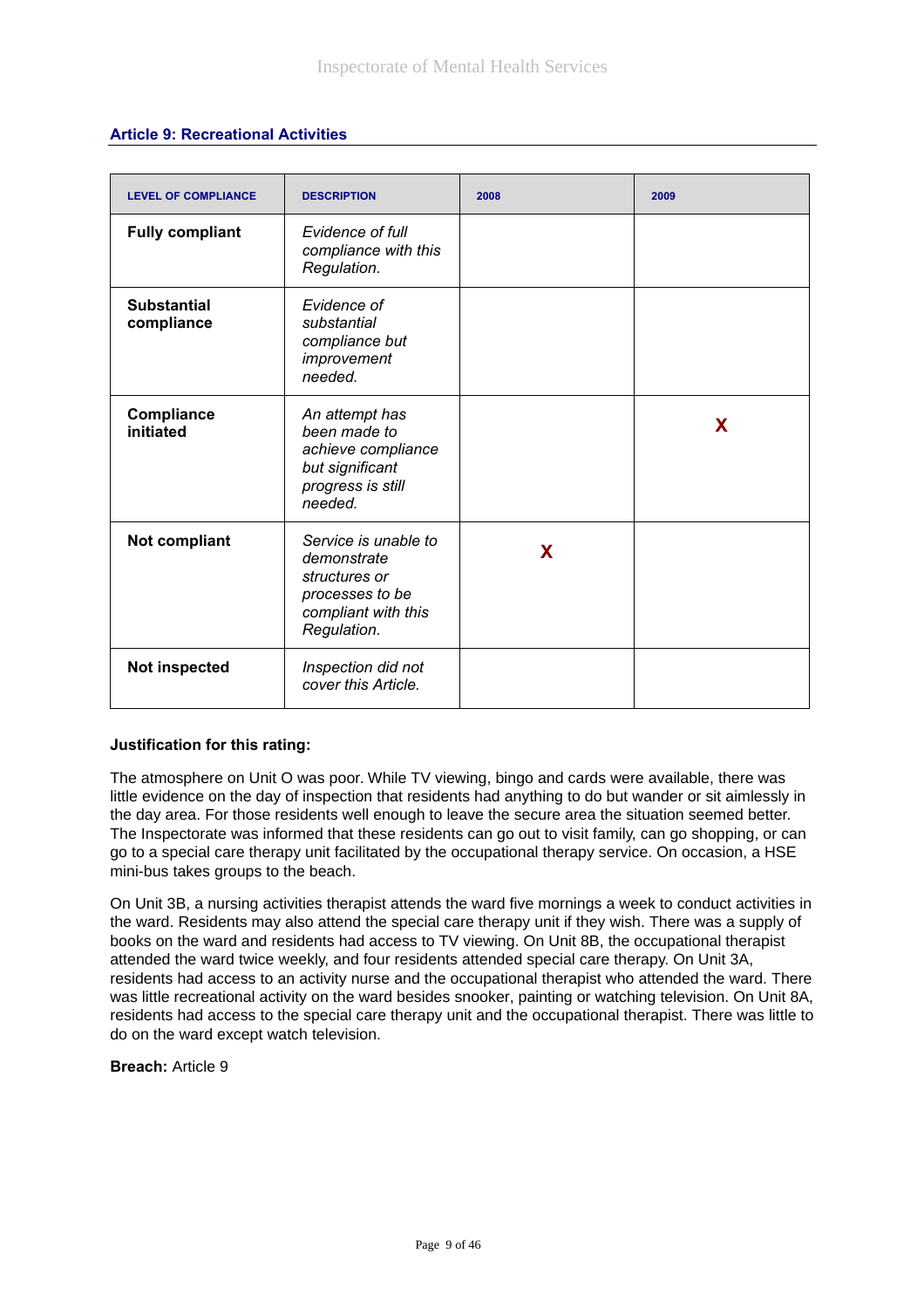| <b>LEVEL OF COMPLIANCE</b>       | <b>DESCRIPTION</b>                                                                                            | 2008 | 2009 |
|----------------------------------|---------------------------------------------------------------------------------------------------------------|------|------|
| <b>Fully compliant</b>           | Evidence of full<br>compliance with this<br>Regulation.                                                       |      | X    |
| <b>Substantial</b><br>compliance | Evidence of<br>substantial<br>compliance but<br>improvement<br>needed.                                        |      |      |
| Compliance<br>initiated          | An attempt has<br>been made to<br>achieve compliance<br>but significant<br>progress is still<br>needed.       |      |      |
| Not compliant                    | Service is unable to<br>demonstrate<br>structures or<br>processes to be<br>compliant with this<br>Regulation. |      |      |
| Not inspected                    | Inspection did not<br>cover this Article.                                                                     | X    |      |

# **Article 10: Religion**

### **Justification for this rating:**

In each unit there was a cultural diversity booklet for the guidance of staff. On Unit O, residents were facilitated in attending religious services where possible. A Roman Catholic priest visited the unit regularly and there was access to religious services for people of different religious beliefs as required. On Unit 3B, the priest visited the ward weekly and more often if required. Residents had access to clergy of other religions as required. On Unit 3A and 8A, residents were facilitated in the practice of their religion.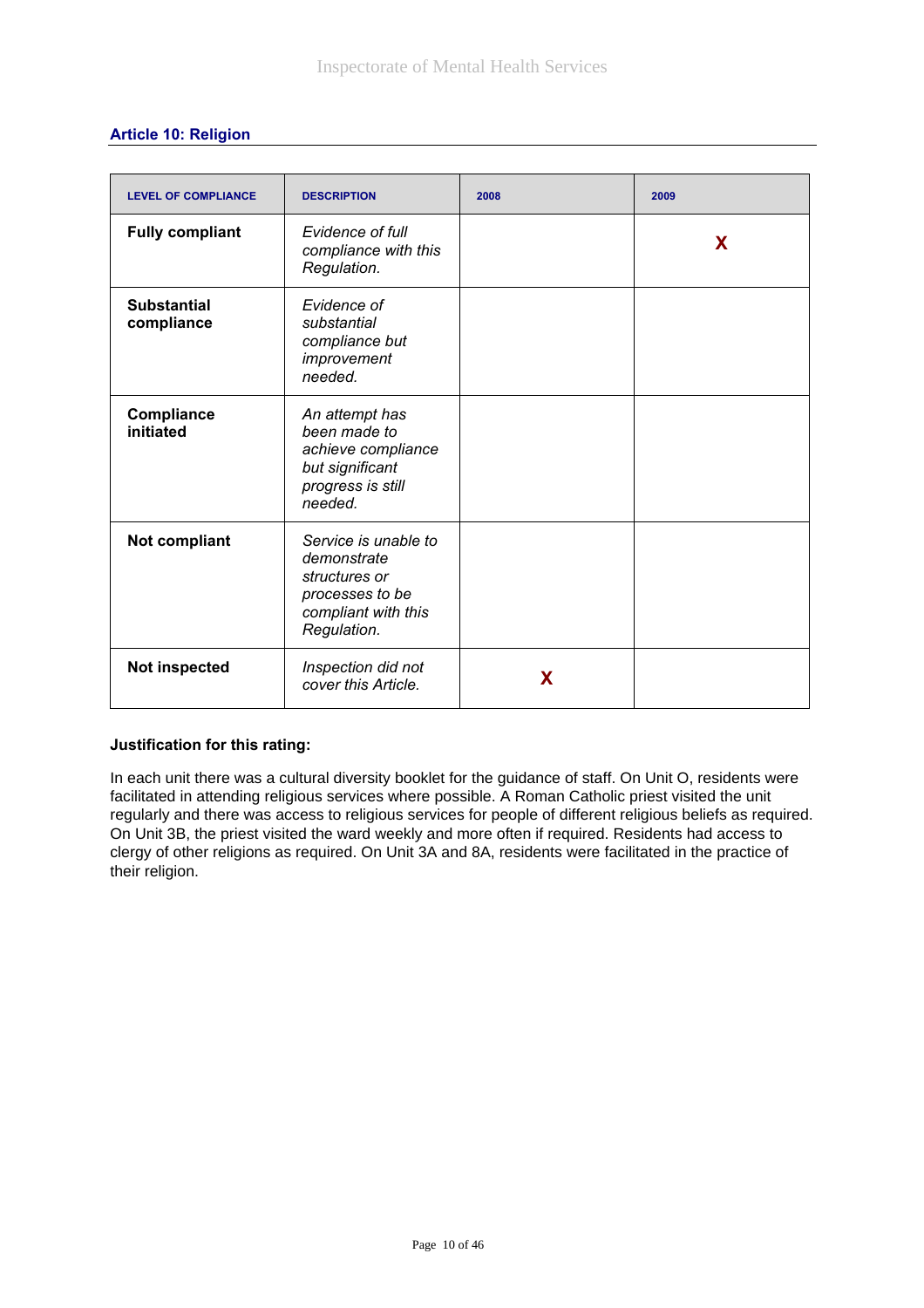# **Article 11 (1-6): Visits**

| <b>LEVEL OF COMPLIANCE</b>       | <b>DESCRIPTION</b>                                                                                            | 2008 | 2009 |
|----------------------------------|---------------------------------------------------------------------------------------------------------------|------|------|
| <b>Fully compliant</b>           | Evidence of full<br>compliance with this<br>Regulation.                                                       | X    |      |
| <b>Substantial</b><br>compliance | Evidence of<br>substantial<br>compliance but<br>improvement<br>needed.                                        |      |      |
| Compliance<br>initiated          | An attempt has<br>been made to<br>achieve compliance<br>but significant<br>progress is still<br>needed.       |      | X    |
| <b>Not compliant</b>             | Service is unable to<br>demonstrate<br>structures or<br>processes to be<br>compliant with this<br>Regulation. |      |      |
| Not inspected                    | Inspection did not<br>cover this Article.                                                                     |      |      |

#### **.Justification for this rating:**

There was a policy in place with an appropriate review date. On Unit O, there was no dedicated visiting room. Visitors had to use the day room or the garden where they were frequently surrounded by other residents and their families. When possible, visitors met with residents outside the ward. Staff took one resident home to visit a relative who could not travel. Children wishing to visit had to give prior notice and special arrangements were made outside the ward area. On Unit 3A, Unit 3B, Unit 8A and Unit 8B, there was a designated visitors' room.

**Breach:** Article 11 (1)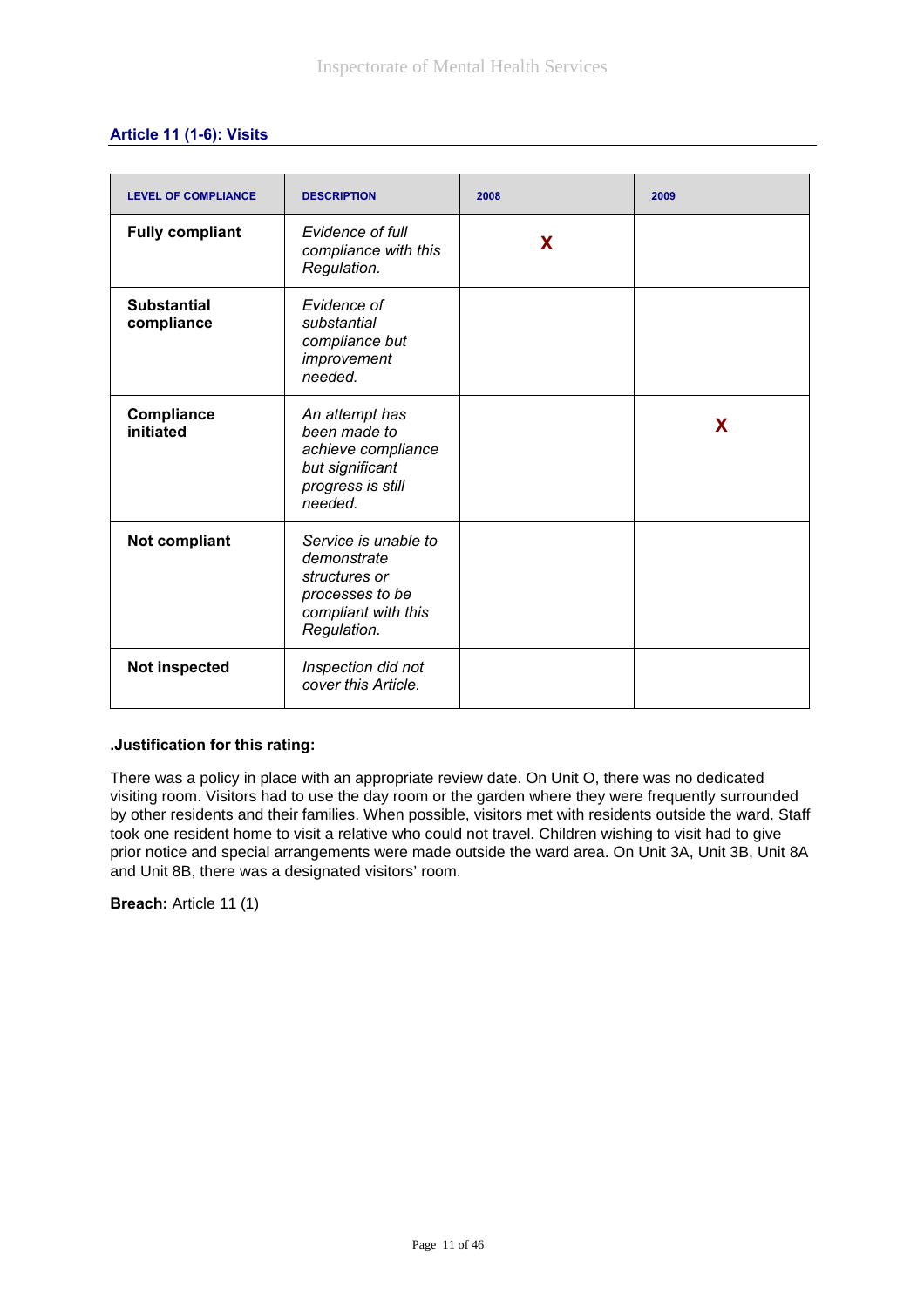|  |  | Article 12 (1-4): Communication |
|--|--|---------------------------------|
|--|--|---------------------------------|

| <b>LEVEL OF COMPLIANCE</b>       | <b>DESCRIPTION</b>                                                                                            | 2008 | 2009 |
|----------------------------------|---------------------------------------------------------------------------------------------------------------|------|------|
| <b>Fully compliant</b>           | Evidence of full<br>compliance with this<br>Regulation.                                                       |      |      |
| <b>Substantial</b><br>compliance | Evidence of<br>substantial<br>compliance but<br>improvement<br>needed.                                        |      |      |
| Compliance<br>initiated          | An attempt has<br>been made to<br>achieve compliance<br>but significant<br>progress is still<br>needed.       |      | X.   |
| Not compliant                    | Service is unable to<br>demonstrate<br>structures or<br>processes to be<br>compliant with this<br>Regulation. |      |      |
| Not inspected                    | Inspection did not<br>cover this Article.                                                                     | X    |      |

#### **Justification for this rating:**

On Unit O, residents were given access to a telephone after 1900h. The policy was to limit access to phones as residents might make nuisance calls or contact Gardaí needlessly. This was not recorded in the resident's individual case files. Residents could use the daily postal system from the unit. Nursing staff sometimes opened resident's mail, when there was reason to be concerned at the content. This might not have to do with their fear that the communication could result in harm to the resident or others and it was not recorded in the resident's notes. The Inspectorate was informed that residents did not have access to mobile phones or to the internet.

On Unit 3B, the public phone was not working, but residents had access to the phone in the nurses' office. There was no internet access. On Unit 3A, residents had access to mobile phones unless stated in the individual case notes. There was a telephone on the ward and residents could receive telephone calls to the ward. On Unit 8A, residents had access to their mobile phones unless stated in their case notes. The residents could receive telephone calls directly to the ward.

**Breach:** Article 12 (1)(2)(4)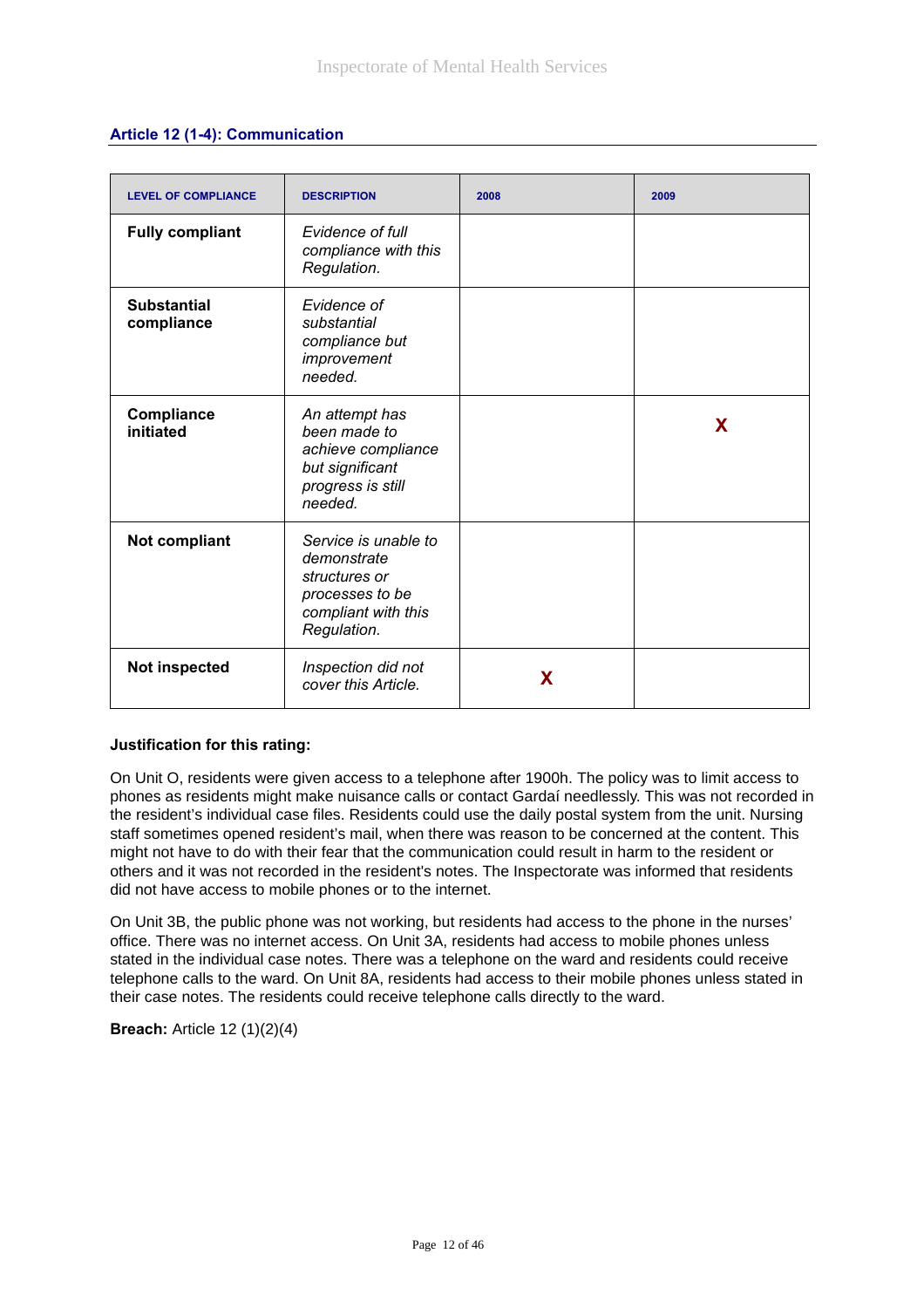| <b>LEVEL OF COMPLIANCE</b>       | <b>DESCRIPTION</b>                                                                                            | 2008 | 2009 |
|----------------------------------|---------------------------------------------------------------------------------------------------------------|------|------|
| <b>Fully compliant</b>           | Evidence of full<br>compliance with this<br>Regulation.                                                       |      |      |
| <b>Substantial</b><br>compliance | Evidence of<br>substantial<br>compliance but<br>improvement<br>needed.                                        |      | X    |
| Compliance<br>initiated          | An attempt has<br>been made to<br>achieve compliance<br>but significant<br>progress is still<br>needed.       |      |      |
| Not compliant                    | Service is unable to<br>demonstrate<br>structures or<br>processes to be<br>compliant with this<br>Regulation. |      |      |
| Not inspected                    | Inspection did not<br>cover this Article.                                                                     | X    |      |

# **Article 13: Searches**

#### **Justification for this rating:**

Policies with appropriate review dates were in place, but in Unit O some searches were conducted outside the policy guidelines. The routine searching of residents' belongings as they returned from leave should be contextualised in terms of their risk assessment and should be entered into the case notes.

On Unit 3B and Unit 8B, residents' property was searched on admission, with consent. There had been no searches on these units in 2009. On Unit 3A and Unit 8A, residents' property was only searched on admission with consent. On Unit 8A there had been no searches in 2009.

**Breach:** Article 13 (6)(9)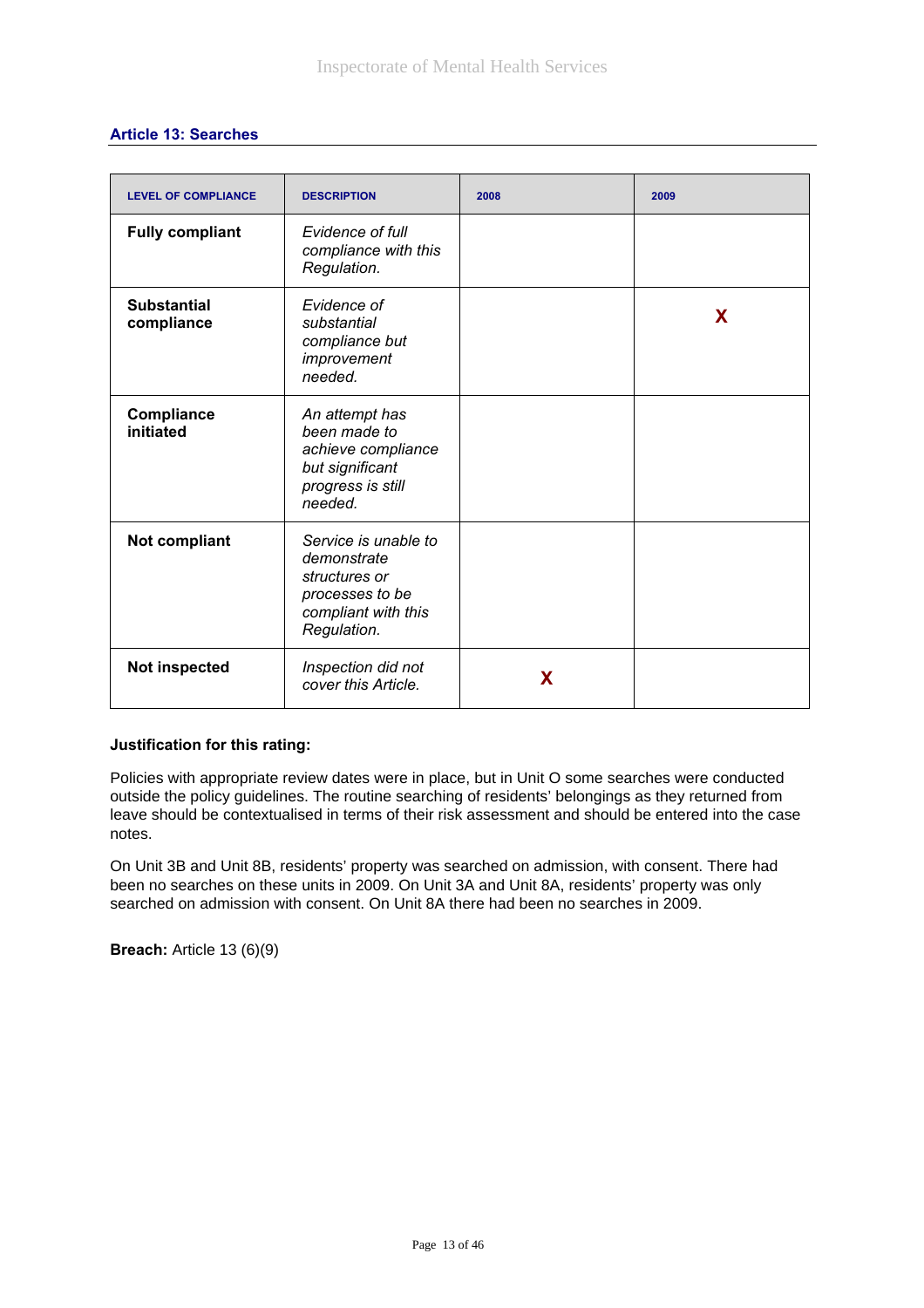# **Article 14 (1-5): Care of the Dying**

| <b>LEVEL OF COMPLIANCE</b>       | <b>DESCRIPTION</b>                                                                                            | 2008 | 2009 |
|----------------------------------|---------------------------------------------------------------------------------------------------------------|------|------|
| <b>Fully compliant</b>           | Evidence of full<br>compliance with this<br>Regulation.                                                       |      | X    |
| <b>Substantial</b><br>compliance | Evidence of<br>substantial<br>compliance but<br>improvement<br>needed.                                        |      |      |
| Compliance<br>initiated          | An attempt has<br>been made to<br>achieve compliance<br>but significant<br>progress is still<br>needed.       |      |      |
| <b>Not compliant</b>             | Service is unable to<br>demonstrate<br>structures or<br>processes to be<br>compliant with this<br>Regulation. |      |      |
| Not inspected                    | Inspection did not<br>cover this Article.                                                                     | X    |      |

### **Justification for this rating:**

Policies with appropriate review dates were in place. On Unit 3B, Unit 8B, Unit 3A or Unit 8A, there had been no deaths in 2009.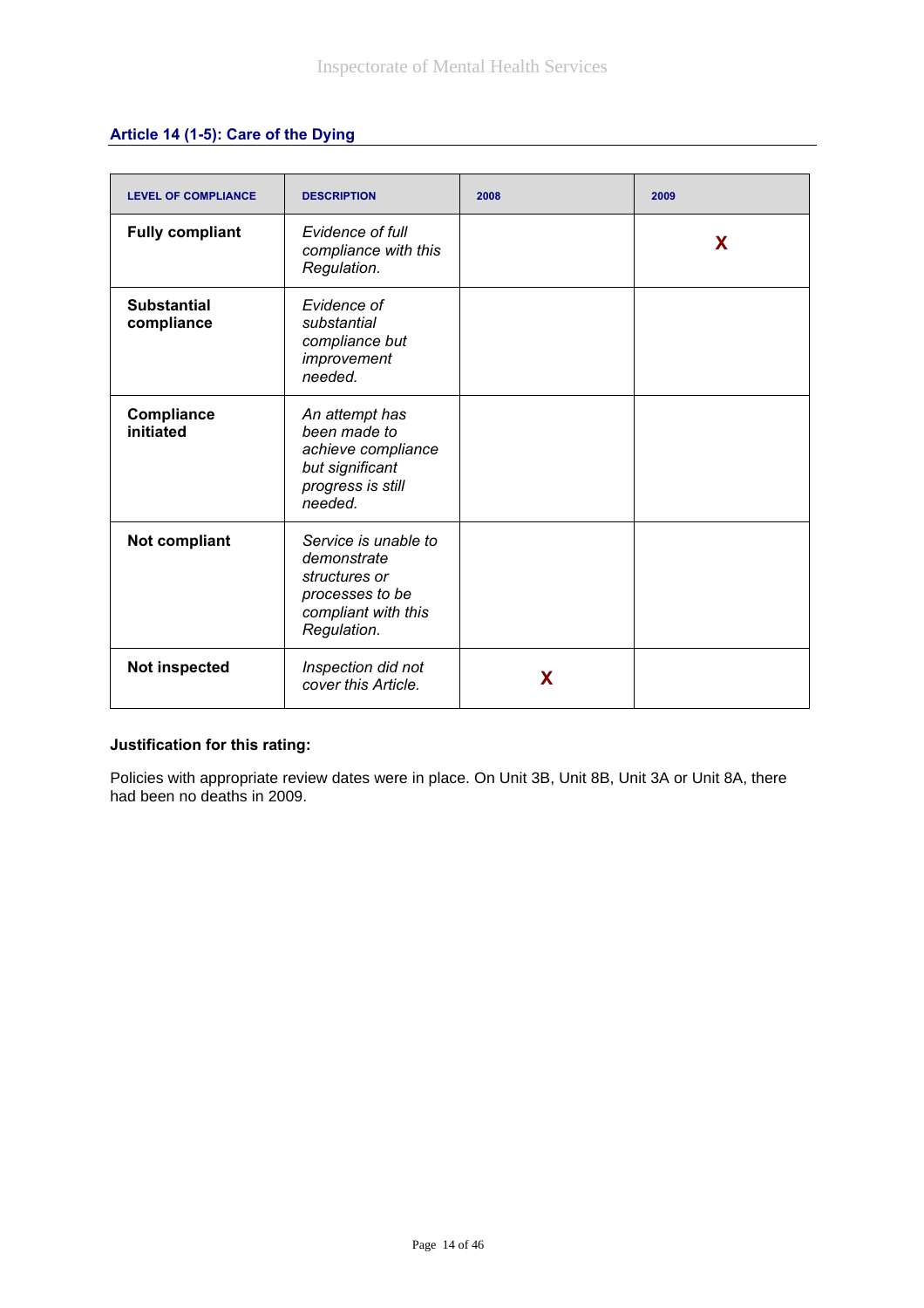### **Article 15: Individual Care Plan**

| <b>LEVEL OF COMPLIANCE</b>       | <b>DESCRIPTION</b>                                                                                            | 2008 | 2009 |
|----------------------------------|---------------------------------------------------------------------------------------------------------------|------|------|
| <b>Fully compliant</b>           | Evidence of full<br>compliance with this<br>Regulation.                                                       | X    |      |
| <b>Substantial</b><br>compliance | Evidence of<br>substantial<br>compliance but<br>improvement<br>needed.                                        |      |      |
| Compliance<br>initiated          | An attempt has<br>been made to<br>achieve compliance<br>but significant<br>progress is still<br>needed.       |      | X    |
| <b>Not compliant</b>             | Service is unable to<br>demonstrate<br>structures or<br>processes to be<br>compliant with this<br>Regulation. |      |      |
| Not inspected                    | Inspection did not<br>cover this Article.                                                                     |      |      |

#### **Justification for this rating:**

On Unit 3B and Unit 8B, multidisciplinary care plans were in place. Treatment goals were identified and reviewed in the files examined. In one file examined, goals were generic and specific tasks were not allocated to specific team members. Multidisciplinary teams met regularly and residents were assessed.

On Unit O, care plans were in place. They should be specific as to treatment goals and provider.

On Unit 3A and Unit 8A, multidisciplinary team care plan was available but was not being signed by the residents, who also did not get a copy of their own care plan. Some care plans were not fully completed. There were no entries in the care plan from the social worker or the psychologist.

**Breach:** Article 15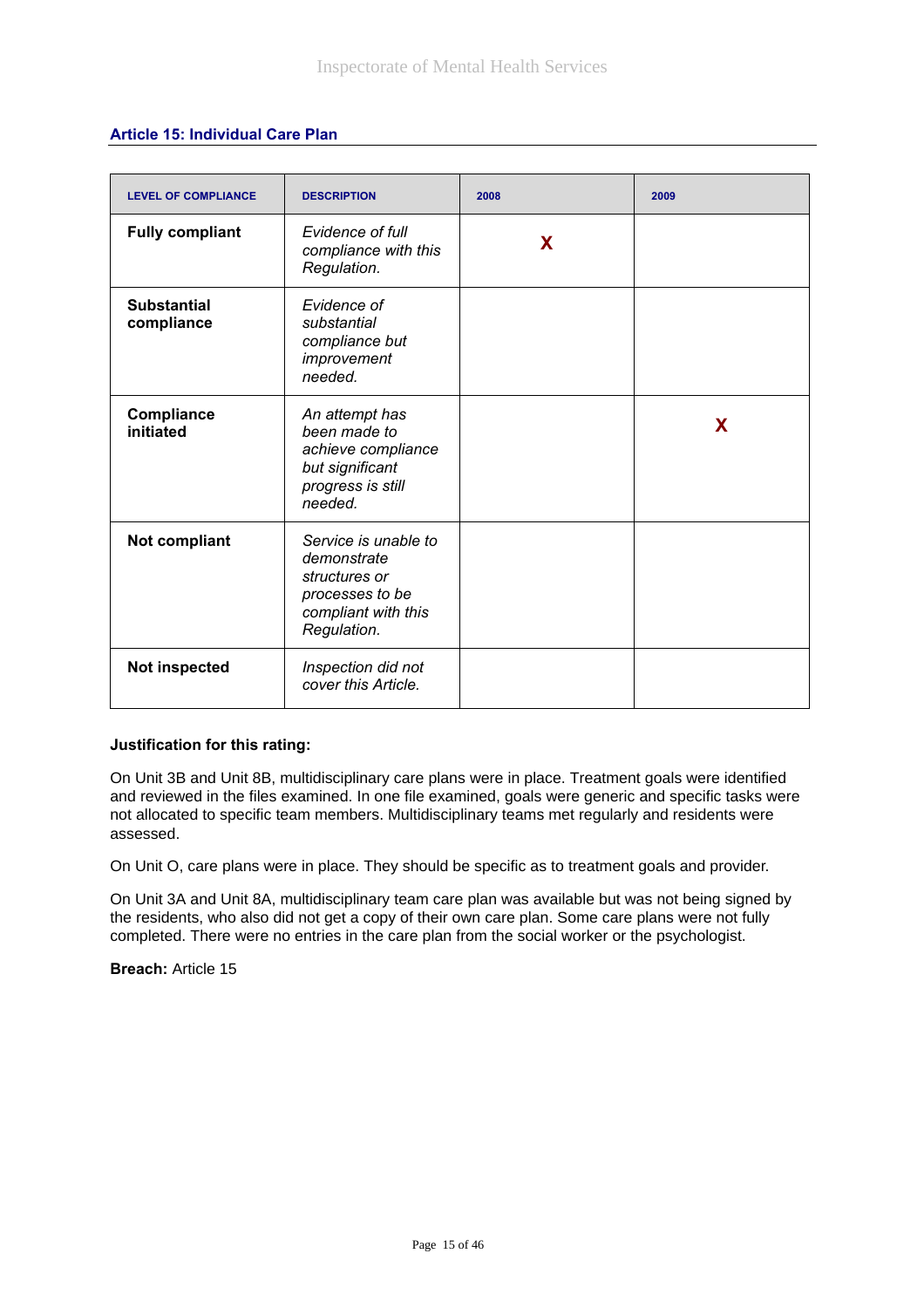| <b>LEVEL OF COMPLIANCE</b>       | <b>DESCRIPTION</b>                                                                                            | 2008 | 2009 |
|----------------------------------|---------------------------------------------------------------------------------------------------------------|------|------|
| <b>Fully compliant</b>           | Evidence of full<br>compliance with this<br>Regulation.                                                       | X    |      |
| <b>Substantial</b><br>compliance | Evidence of<br>substantial<br>compliance but<br>improvement<br>needed.                                        |      |      |
| Compliance<br>initiated          | An attempt has<br>been made to<br>achieve compliance<br>but significant<br>progress is still<br>needed.       |      | X    |
| <b>Not compliant</b>             | Service is unable to<br>demonstrate<br>structures or<br>processes to be<br>compliant with this<br>Regulation. |      |      |
| Not inspected                    | Inspection did not<br>cover this Article.                                                                     |      |      |

### **Article 16: Therapeutic Services and Programmes**

#### **Justification for this rating:**

On Unit O, all residents who could do so, had access to the special care therapy facility run by nursing staff. A range of activities was provided there during office hours, i.e. art, dancing, poetry. Two occupational therapists attend Unit O for 1 hour each day providing programmes for those residents who cannot leave. Outside of these hours people confined to Unit O had inadequate access to therapeutic activities. On Unit 3B, residents were assessed by the occupational therapist and an occupational therapy plan was developed. On Unit 3A and Unit 8A, residents had access to an occupational therapist and the occupational therapy assessments were thorough. However, these were not linked to individual care plans. No other therapeutic programmes and services were available.

**Breach:** Article 16 (1)(2)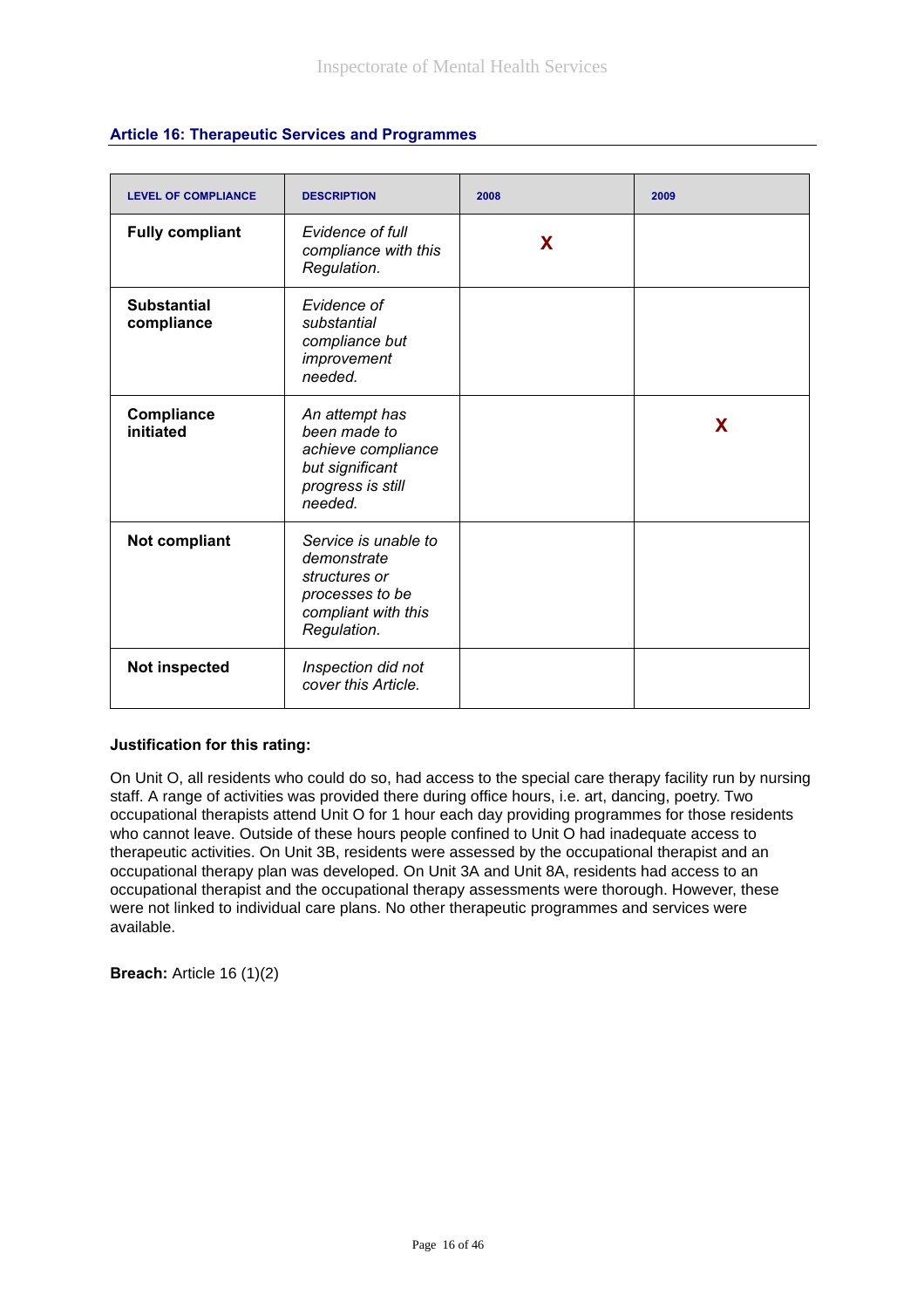# **Article 17: Children's Education**

| <b>LEVEL OF COMPLIANCE</b>       | <b>DESCRIPTION</b>                                                                                            | 2008                  | 2009 |
|----------------------------------|---------------------------------------------------------------------------------------------------------------|-----------------------|------|
| <b>Fully compliant</b>           | Evidence of full<br>compliance with this<br>Regulation.                                                       | <b>NOT APPLICABLE</b> |      |
| <b>Substantial</b><br>compliance | Evidence of<br>substantial<br>compliance but<br>improvement<br>needed.                                        |                       |      |
| Compliance<br>initiated          | An attempt has<br>been made to<br>achieve compliance<br>but significant<br>progress is still<br>needed.       |                       |      |
| Not compliant                    | Service is unable to<br>demonstrate<br>structures or<br>processes to be<br>compliant with this<br>Regulation. |                       | X    |
| <b>Not inspected</b>             | Inspection did not<br>cover this Article.                                                                     |                       |      |

# **Justification for this rating:**

One child had been admitted in 2009. The Approved Centre does not have appropriate facilities for the needs of children.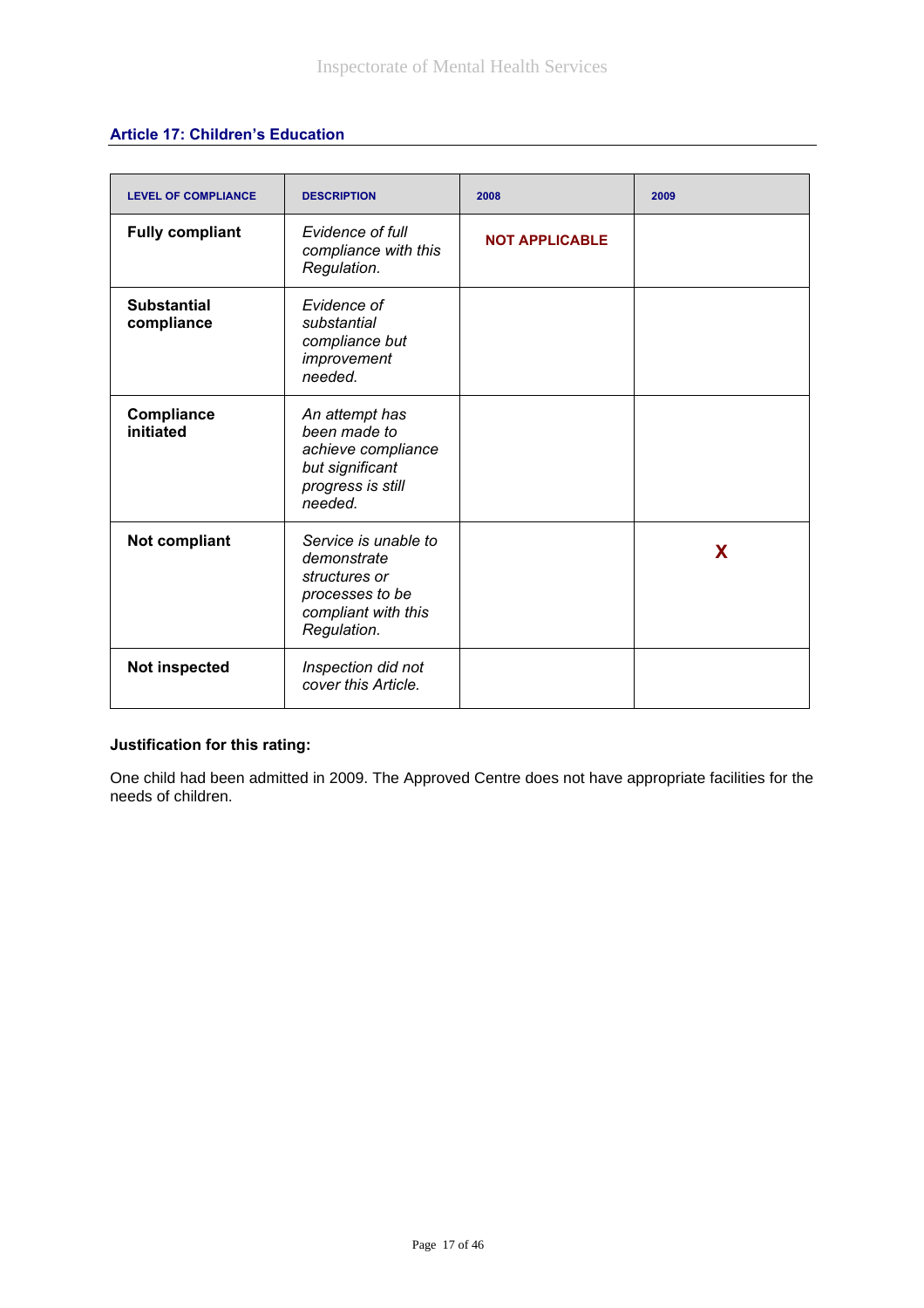# **Article 18: Transfer of Residents**

| <b>LEVEL OF COMPLIANCE</b>       | <b>DESCRIPTION</b>                                                                                            | 2008 | 2009 |
|----------------------------------|---------------------------------------------------------------------------------------------------------------|------|------|
| <b>Fully compliant</b>           | Evidence of full<br>compliance with this<br>Regulation.                                                       | X    | X    |
| <b>Substantial</b><br>compliance | Evidence of<br>substantial<br>compliance but<br>improvement<br>needed.                                        |      |      |
| Compliance<br>initiated          | An attempt has<br>been made to<br>achieve compliance<br>but significant<br>progress is still<br>needed.       |      |      |
| Not compliant                    | Service is unable to<br>demonstrate<br>structures or<br>processes to be<br>compliant with this<br>Regulation. |      |      |
| Not inspected                    | Inspection did not<br>cover this Article.                                                                     |      |      |

#### **Justification for this rating:**

The service had a policy in place on transfer of residents and had produced a form for completion to ensure transfer of relevant information.

Two residents had been transferred into Unit O in the recent past without risk assessments having been completed by the other service. This was unacceptable and the matter was being pursued by staff.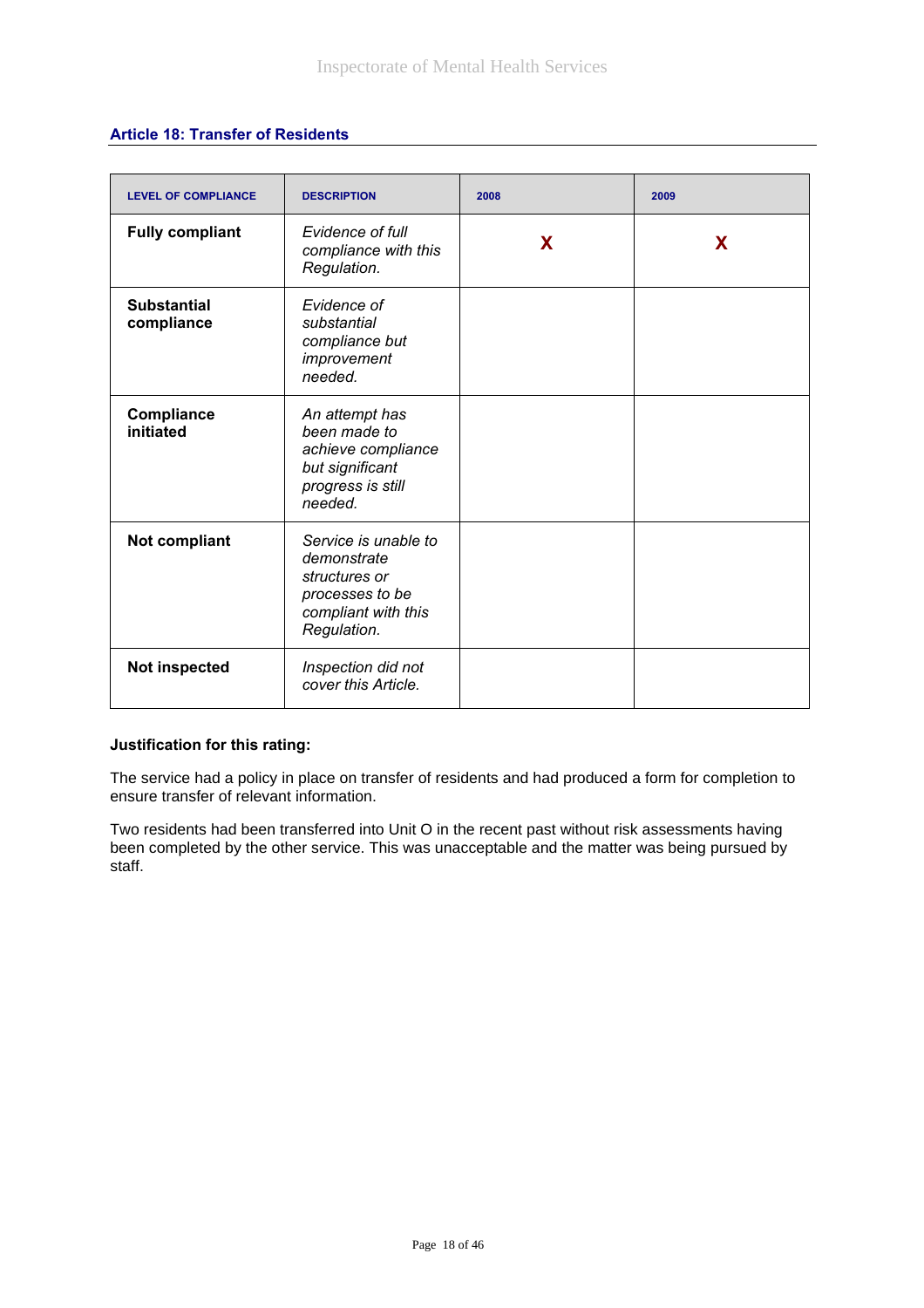### **Article 19 (1-2): General Health**

| <b>LEVEL OF COMPLIANCE</b>       | <b>DESCRIPTION</b>                                                                                            | 2008 | 2009 |
|----------------------------------|---------------------------------------------------------------------------------------------------------------|------|------|
| <b>Fully compliant</b>           | Evidence of full<br>compliance with this<br>Regulation.                                                       |      |      |
| <b>Substantial</b><br>compliance | Evidence of<br>substantial<br>compliance but<br>improvement<br>needed.                                        |      | X    |
| Compliance<br>initiated          | An attempt has<br>been made to<br>achieve compliance<br>but significant<br>progress is still<br>needed.       |      |      |
| Not compliant                    | Service is unable to<br>demonstrate<br>structures or<br>processes to be<br>compliant with this<br>Regulation. | X    |      |
| Not inspected                    | Inspection did not<br>cover this Article.                                                                     |      |      |

#### **Justification for this rating:**

The individual care plan had a section for physical health needs. The service had produced a page that was inserted at the beginning of each chart indicating the date the physical health check had been carried out. On Unit 3B and Unit 8B, physical examinations had been completed. A policy and procedures on medical emergencies was in place, with appropriate review date. On Unit O, a system to identify the need for the six-monthly physical review was in place. However, this had not been completed for one patient whose file was examined. On Unit 3A and 8A, all six monthly physical reviews were completed.

**Breach:** Article 19 (1)(b)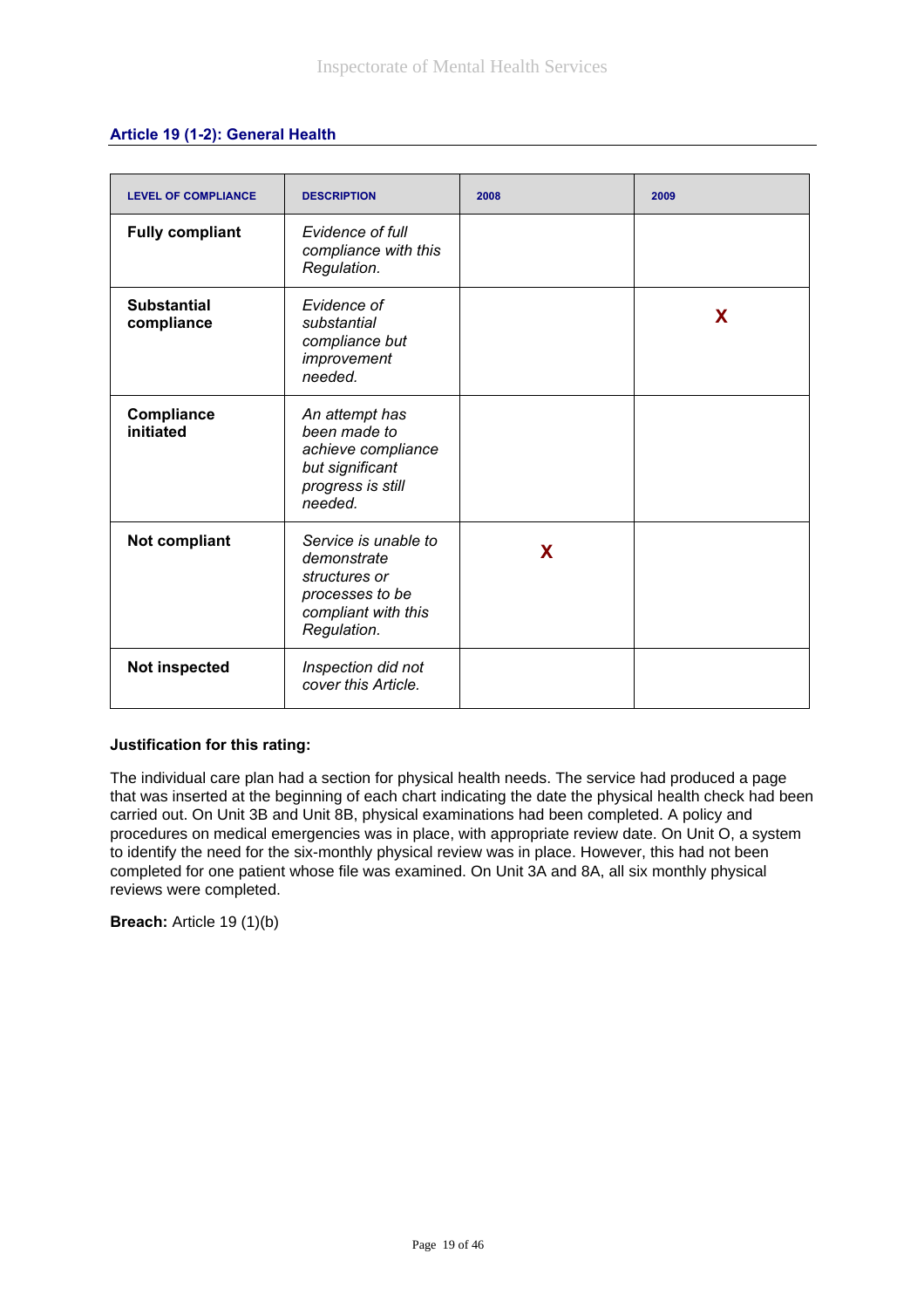| <b>LEVEL OF COMPLIANCE</b>       | <b>DESCRIPTION</b>                                                                                            | 2008 | 2009 |
|----------------------------------|---------------------------------------------------------------------------------------------------------------|------|------|
| <b>Fully compliant</b>           | Evidence of full<br>compliance with this<br>Regulation.                                                       | X    |      |
| <b>Substantial</b><br>compliance | Evidence of<br>substantial<br>compliance but<br>improvement<br>needed.                                        |      |      |
| Compliance<br>initiated          | An attempt has<br>been made to<br>achieve compliance<br>but significant<br>progress is still<br>needed.       |      | X.   |
| Not compliant                    | Service is unable to<br>demonstrate<br>structures or<br>processes to be<br>compliant with this<br>Regulation. |      |      |
| Not inspected                    | Inspection did not<br>cover this Article.                                                                     |      |      |

### **Article 20 (1-2): Provision of Information to Residents**

#### **Justification for this rating:**

The service had a policy on provision of information. A general hospital information leaflet was available for residents. There was also a good information leaflet on diagnosis. Information on medication was generally given verbally, but a leaflet similar to that produced on diagnosis would be beneficial. Information on advocacy services was displayed on the ward in Unit 3A, Unit 3B and Unit 8A.

On Unit O, the information board in the day room was the same as 2008 although the inspector was informed a new one had been ordered. The pages of rules were still affixed to the wall. No information on diagnosis or treatment was routinely given to patients. Some leaflets were held in the nursing office and residents could ask for them. However residents were not informed that the leaflets were there.

**Breach:** Article 20 (1)(a)(c)(e)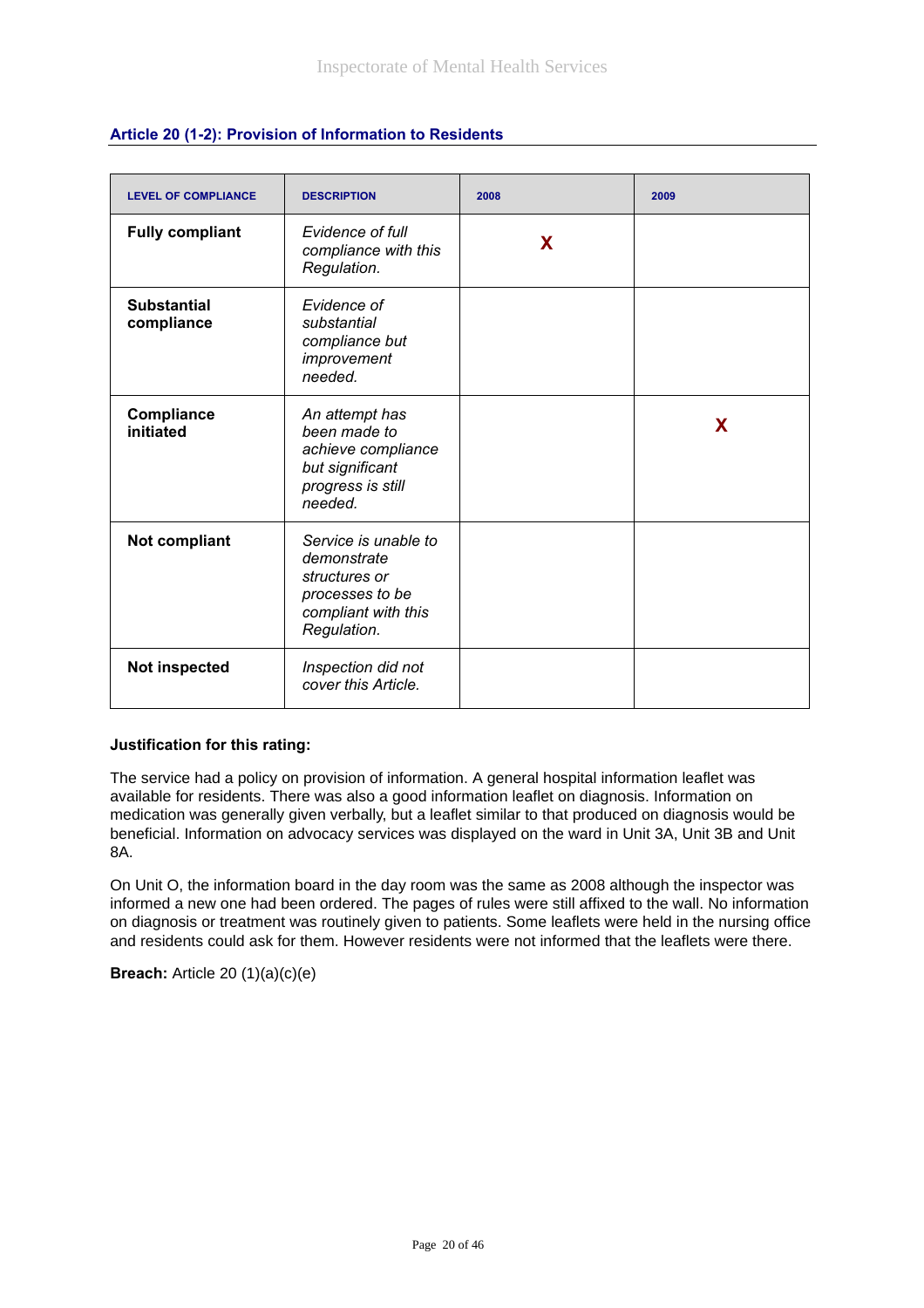| <b>Article 21: Privacy</b> |  |  |
|----------------------------|--|--|
|                            |  |  |

| <b>LEVEL OF COMPLIANCE</b>       | <b>DESCRIPTION</b>                                                                                            | 2008 | 2009 |
|----------------------------------|---------------------------------------------------------------------------------------------------------------|------|------|
| <b>Fully compliant</b>           | Evidence of full<br>compliance with this<br>Regulation.                                                       |      |      |
| <b>Substantial</b><br>compliance | Evidence of<br>substantial<br>compliance but<br>improvement<br>needed.                                        |      |      |
| Compliance<br>initiated          | An attempt has<br>been made to<br>achieve compliance<br>but significant<br>progress is still<br>needed.       |      | X    |
| Not compliant                    | Service is unable to<br>demonstrate<br>structures or<br>processes to be<br>compliant with this<br>Regulation. | X    |      |
| <b>Not inspected</b>             | Inspection did not<br>cover this Article.                                                                     |      |      |

#### **Justification for this rating:**

On Unit 3B, not all beds had partition curtains, although these had been requested. Some of the toilets had no locks. The bedroom area in Unit 8B was a large dormitory with ten beds. There were no fixed partitions, with limited privacy being provided by means of portable screens.

On Unit O, curtains were provided around bed areas and the ward was generally bright and cheerful. Wardrobe space was provided. Lockers were provided for valuables although the only access to them was by a master key which was held by nursing staff. The dormitory area was locked during the day with limited access for residents. On Unit 8A, privacy on the open nightingale ward was very poor. Screens or curtains around each bed were available. There was no quiet private space available for residents.

**Breach:** Article 21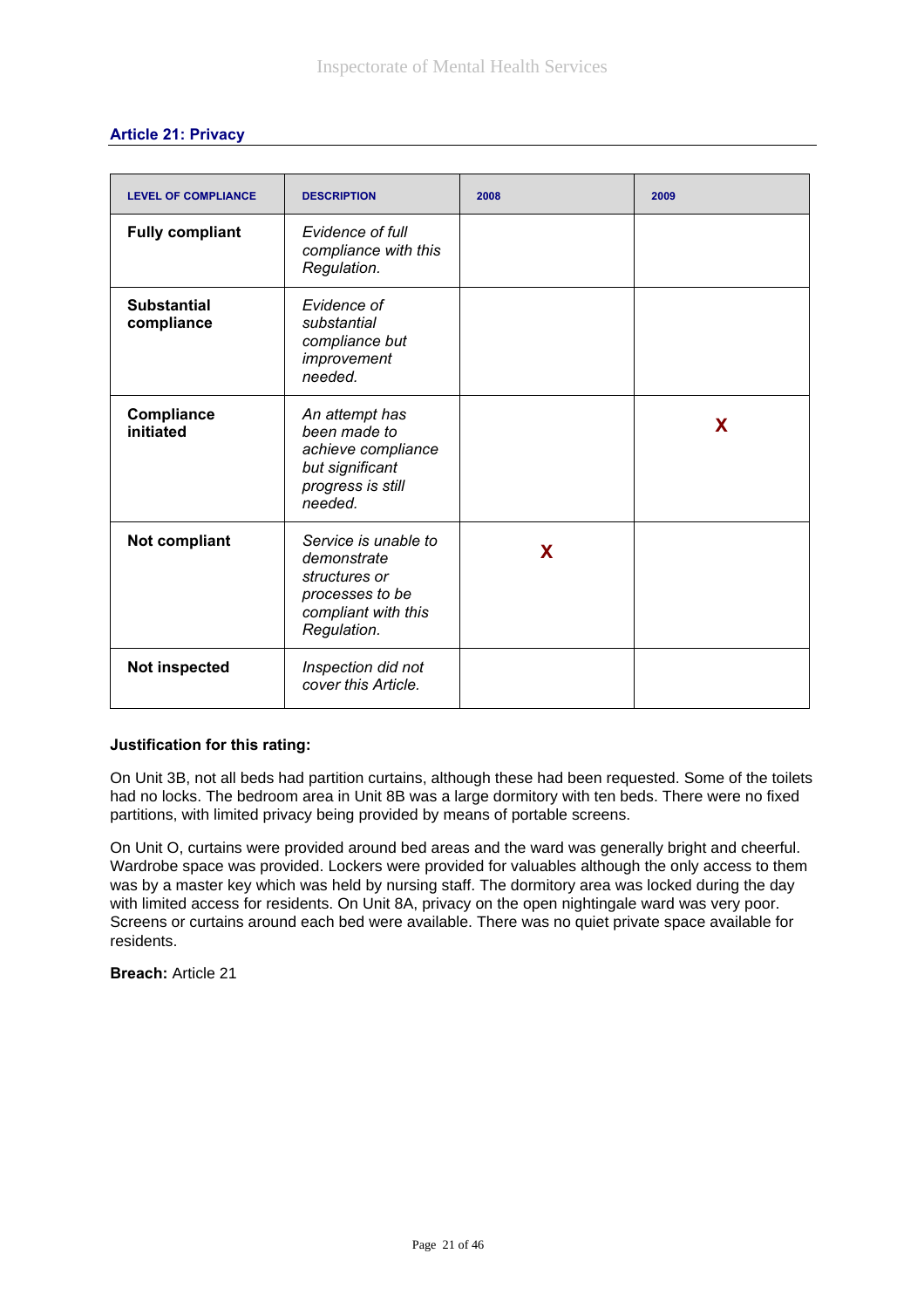| <b>LEVEL OF COMPLIANCE</b>       | <b>DESCRIPTION</b>                                                                                            | 2008 | 2009 |
|----------------------------------|---------------------------------------------------------------------------------------------------------------|------|------|
| <b>Fully compliant</b>           | Evidence of full<br>compliance with this<br>Regulation.                                                       |      |      |
| <b>Substantial</b><br>compliance | Evidence of<br>substantial<br>compliance but<br>improvement<br>needed.                                        |      |      |
| Compliance<br>initiated          | An attempt has<br>been made to<br>achieve compliance<br>but significant<br>progress is still<br>needed.       |      | X    |
| Not compliant                    | Service is unable to<br>demonstrate<br>structures or<br>processes to be<br>compliant with this<br>Regulation. | X    |      |
| Not inspected                    | Inspection did not<br>cover this Article.                                                                     |      |      |

#### **Justification for this rating:**

St. Brendan's Hospital was an old building that wasn't capable of providing premises suitable to mental health needs. Unit 3A had been substantially redecorated in 2009. New furniture had been supplied. Unit 3B had also been repainted. These units were clean.

Unit O catered for residents with complex mental health needs who were often aggressive and hostile. The only place for people who could not leave the unit during the day was the day room, which was poorly furnished and decorated, or wandering the corridor. This was not conducive to recovery. On the day of inspection, one resident had fouled the toilet area. The Inspectorate was told this was a regular occurrence and the existing staff found it hard to continually clean the area. This was unacceptable for other residents.

On Unit 8A, the bathroom area had been improved but the unit was an open nightingale ward and was not conducive to privacy for residents. The ward still had a neglected appearance. The exposed pipework in the bathroom walls remained.

Unit 8B appeared dreary and depressing. It was not appropriate for a modern mental health service.

**Breach:** Article 22 (1)(a)(c), Article 22 (2), and Article 22 (3).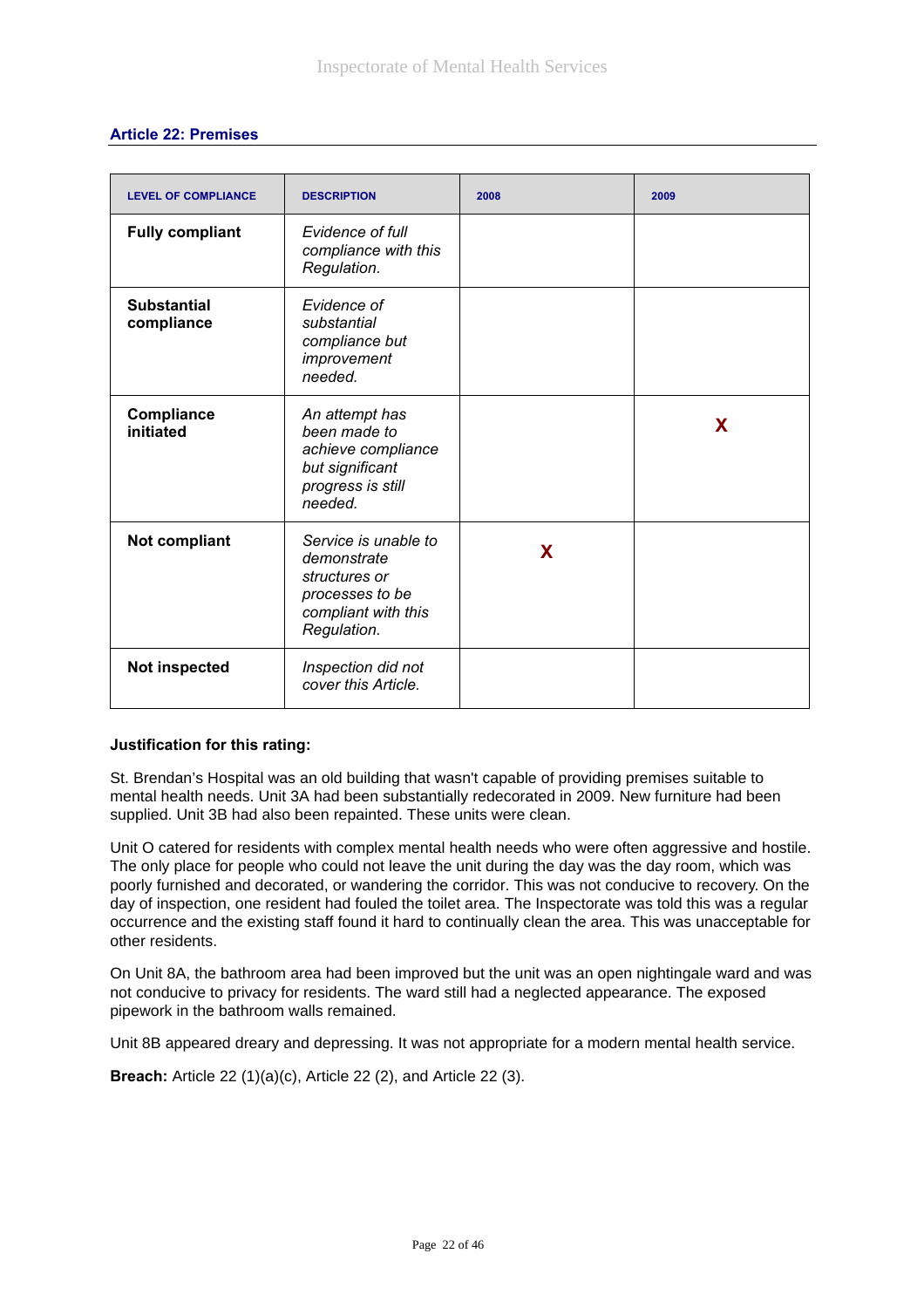| <b>LEVEL OF COMPLIANCE</b>       | <b>DESCRIPTION</b>                                                                                            | 2008 | 2009 |
|----------------------------------|---------------------------------------------------------------------------------------------------------------|------|------|
| <b>Fully compliant</b>           | Evidence of full<br>compliance with this<br>Regulation.                                                       | X    | X    |
| <b>Substantial</b><br>compliance | Evidence of<br>substantial<br>compliance but<br>improvement<br>needed.                                        |      |      |
| Compliance<br>initiated          | An attempt has<br>been made to<br>achieve compliance<br>but significant<br>progress is still<br>needed.       |      |      |
| Not compliant                    | Service is unable to<br>demonstrate<br>structures or<br>processes to be<br>compliant with this<br>Regulation. |      |      |
| Not inspected                    | Inspection did not<br>cover this Article.                                                                     |      |      |

# **Article 23 (1-2): Ordering, Prescribing, Storing and Administration of Medicines**

# **Justification for this rating:**

A medication management policy was in place.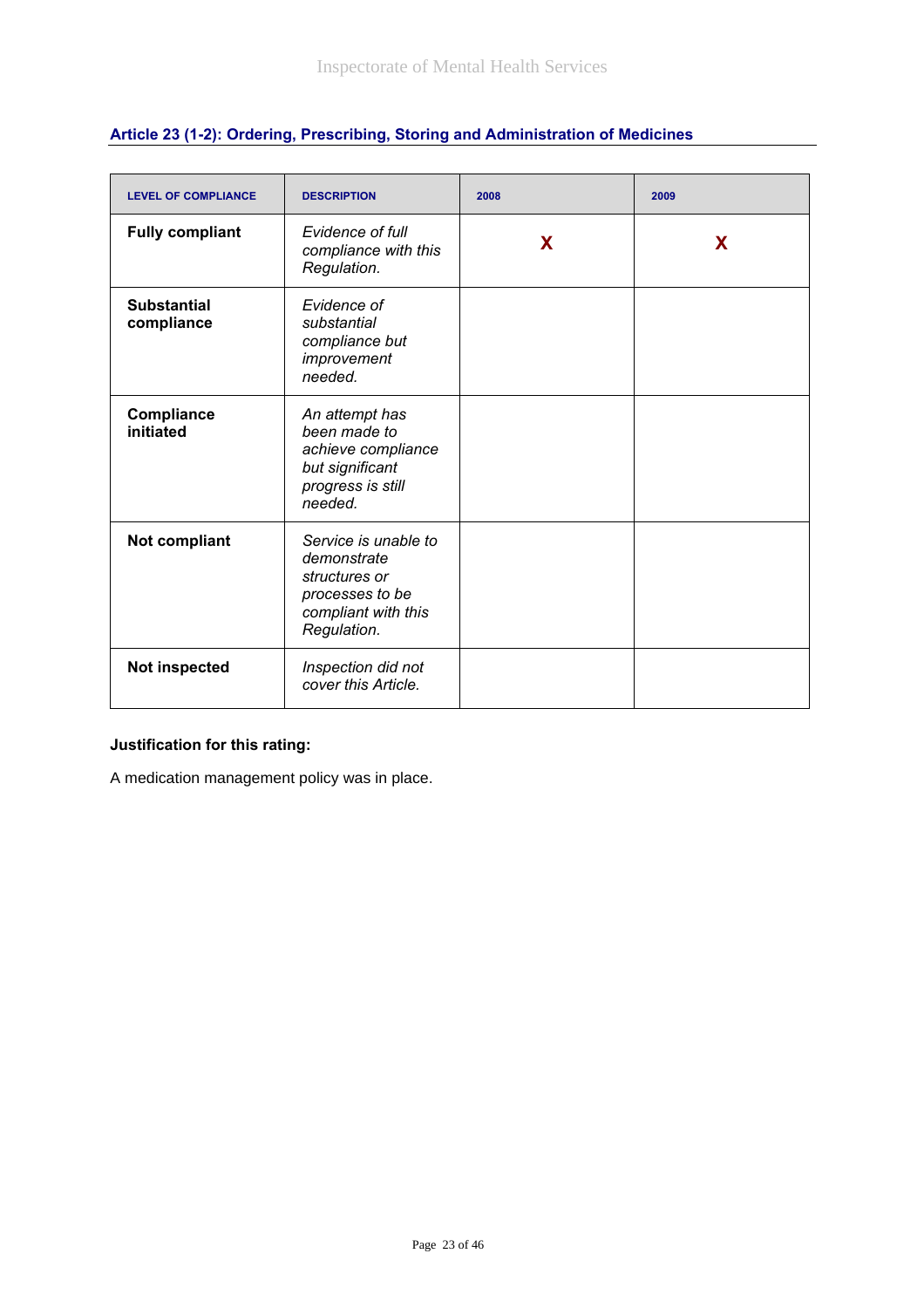# **Article 24 (1-2): Health and Safety**

| <b>LEVEL OF COMPLIANCE</b>       | <b>DESCRIPTION</b>                                                                                            | 2008 | 2009 |
|----------------------------------|---------------------------------------------------------------------------------------------------------------|------|------|
| <b>Fully compliant</b>           | Evidence of full<br>compliance with this<br>Regulation.                                                       |      | X    |
| <b>Substantial</b><br>compliance | Evidence of<br>substantial<br>compliance but<br>improvement<br>needed.                                        |      |      |
| Compliance<br>initiated          | An attempt has<br>been made to<br>achieve compliance<br>but significant<br>progress is still<br>needed.       |      |      |
| Not compliant                    | Service is unable to<br>demonstrate<br>structures or<br>processes to be<br>compliant with this<br>Regulation. |      |      |
| Not inspected                    | Inspection did not<br>cover this Article.                                                                     | X    |      |

# **Justification for this rating:**

The service had a health and safety policy and statement.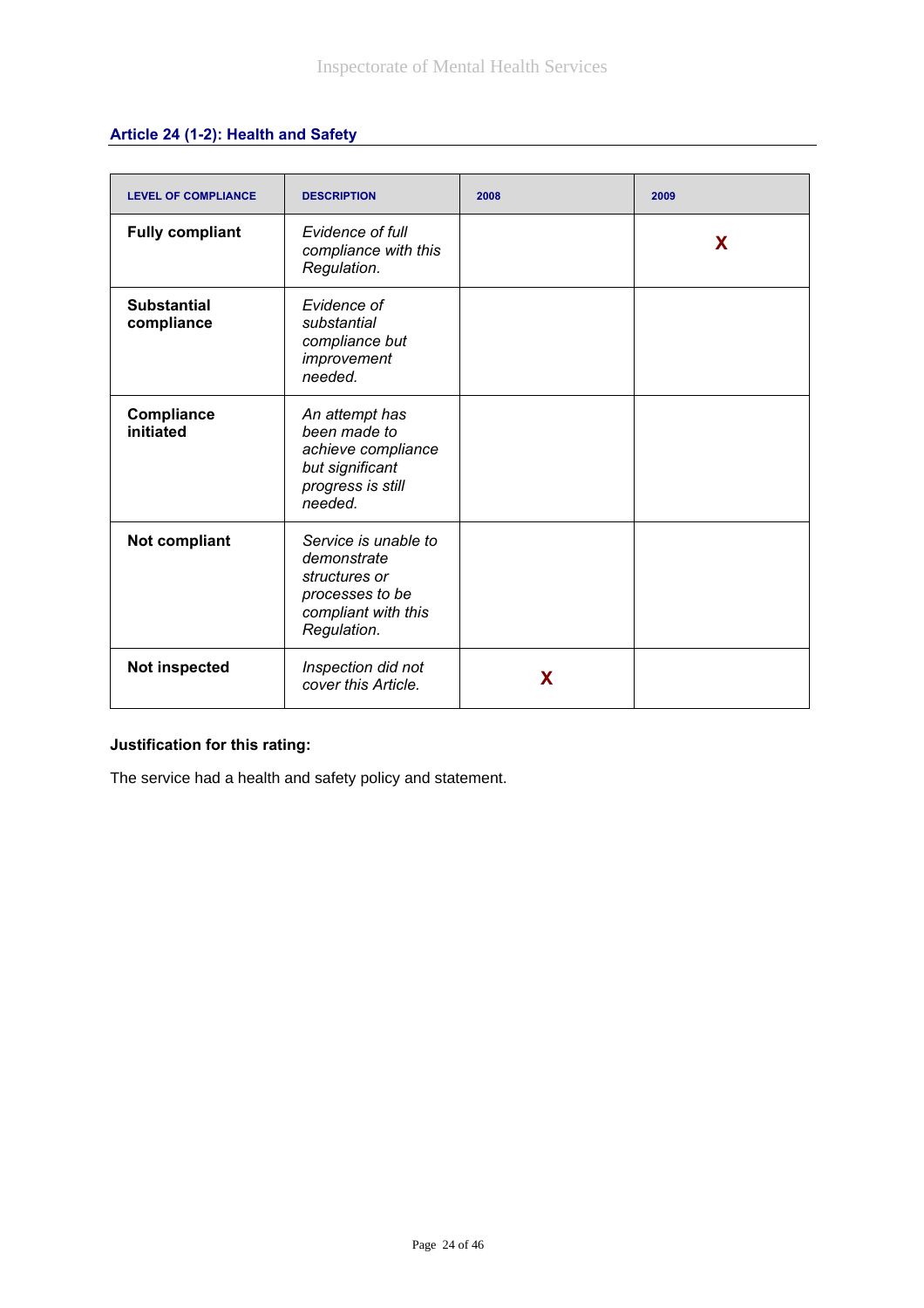| <b>LEVEL OF COMPLIANCE</b>       | <b>DESCRIPTION</b>                                                                                            | 2008 | 2009 |
|----------------------------------|---------------------------------------------------------------------------------------------------------------|------|------|
| <b>Fully compliant</b>           | Evidence of full<br>compliance with this<br>Regulation.                                                       |      |      |
| <b>Substantial</b><br>compliance | Evidence of<br>substantial<br>compliance but<br>improvement<br>needed.                                        |      |      |
| Compliance<br>initiated          | An attempt has<br>been made to<br>achieve compliance<br>but significant<br>progress is still<br>needed.       |      |      |
| Not compliant                    | Service is unable to<br>demonstrate<br>structures or<br>processes to be<br>compliant with this<br>Regulation. |      | X    |
| <b>Not inspected</b>             | Inspection did not<br>cover this Article.                                                                     | X    |      |

## **Article 25: Use of Closed Circuit Television (CCTV)**

#### **Justification for this rating:**

The service had a policy on the use of CCTV. On Unit 3B, there was a CCTV camera at the entrance door which was monitored in the nursing office. On Unit 8B, the visitors' room had a CCTV camera, monitored from the nurses' office. On Unit O, there were four cameras in operation. One was in a store room, one in the seclusion room, and two in other rooms. On the day of inspection, one woman slept in one room that had a working CCTV camera and had not been told of the existence of CCTV and this had not been entered in her case file. On Unit 3A, the unit had CCTV that monitored the lounge and smoking room only. Unit 8A had CCTV that monitored the corridors only.

**Breach:** Article 25 (1)(d)(3)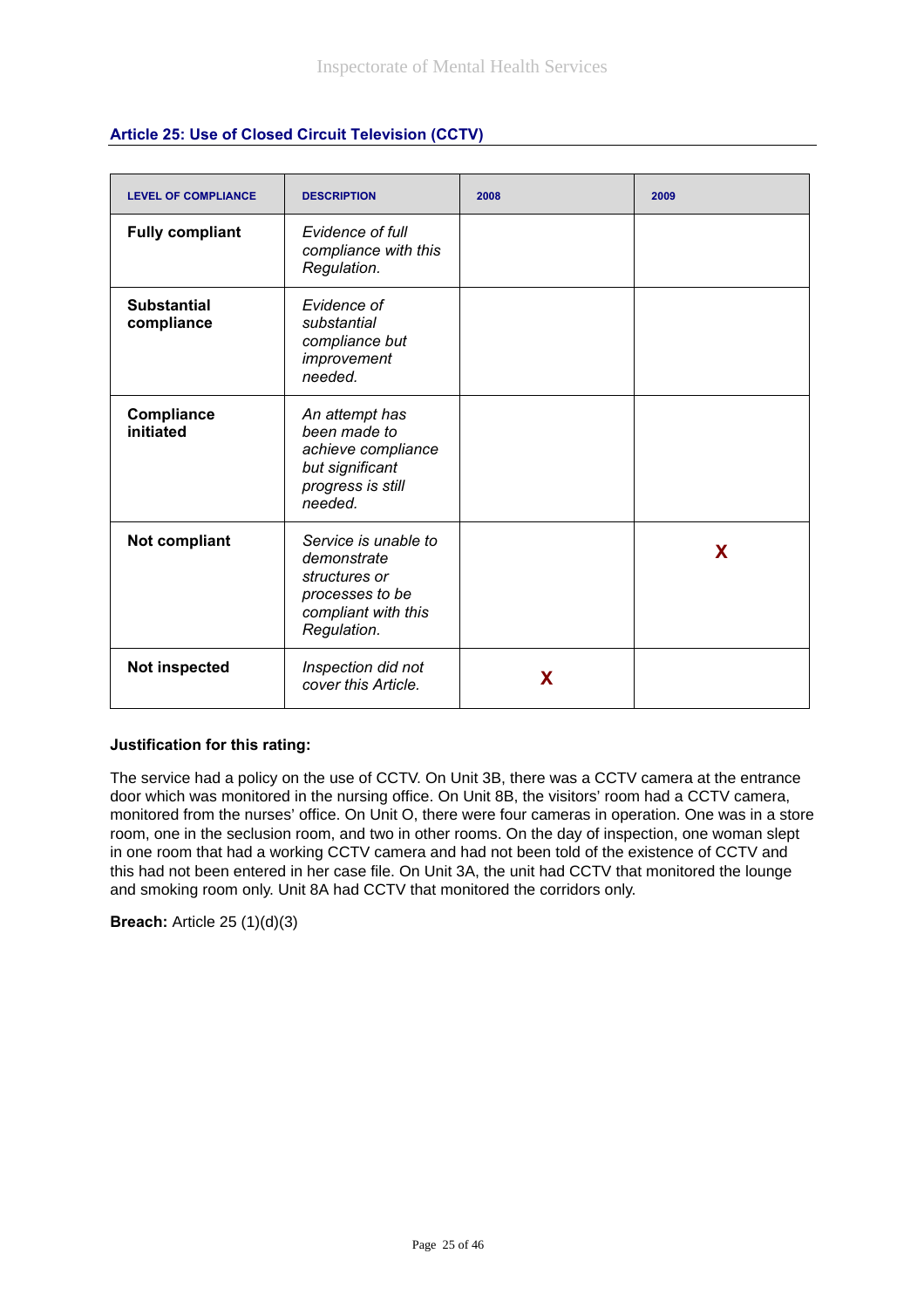# **Article 26: Staffing**

| <b>WARD OR UNIT</b> | <b>STAFF TYPE</b>                                                                                                                                  | <b>DAY</b>                                             | <b>NIGHT</b>                      |
|---------------------|----------------------------------------------------------------------------------------------------------------------------------------------------|--------------------------------------------------------|-----------------------------------|
| Unit 3B             | <b>Nurse</b><br>Health care assistant<br>Activities nurse                                                                                          | 5 nurses and 1 CNM<br>$0 - 2$                          | 4<br>0<br>$\Omega$                |
| Unit 8B             | <b>Nurse</b><br>Household staff                                                                                                                    | 3 Nurses and 1 CNM2<br>2                               | $\overline{2}$<br>0               |
| Unit 3A             | <b>Nurse</b><br>Health care assistant                                                                                                              | 3                                                      | 3<br>0                            |
| Unit 8A             | <b>Nurse</b>                                                                                                                                       | 4 Nurses and 1 CNM                                     | 3                                 |
| Unit O              | <b>Nurse</b><br>Occupational Therapy Manager<br>Occupational therapist<br>Occupational therapy assistant<br>Social worker<br>Clinical psychologist | 4 nurses and 1 CNM2<br>3 Senior and 1 Basic Grade<br>3 | 4<br>$\Omega$<br>0<br>O<br>O<br>0 |
| <b>Special Care</b> | <b>Nurse</b><br>Health care assistant                                                                                                              | 1 CNM 2, 1 CNM1                                        | $\Omega$<br>0                     |
| Art therapy         | Art therapist                                                                                                                                      |                                                        | 0                                 |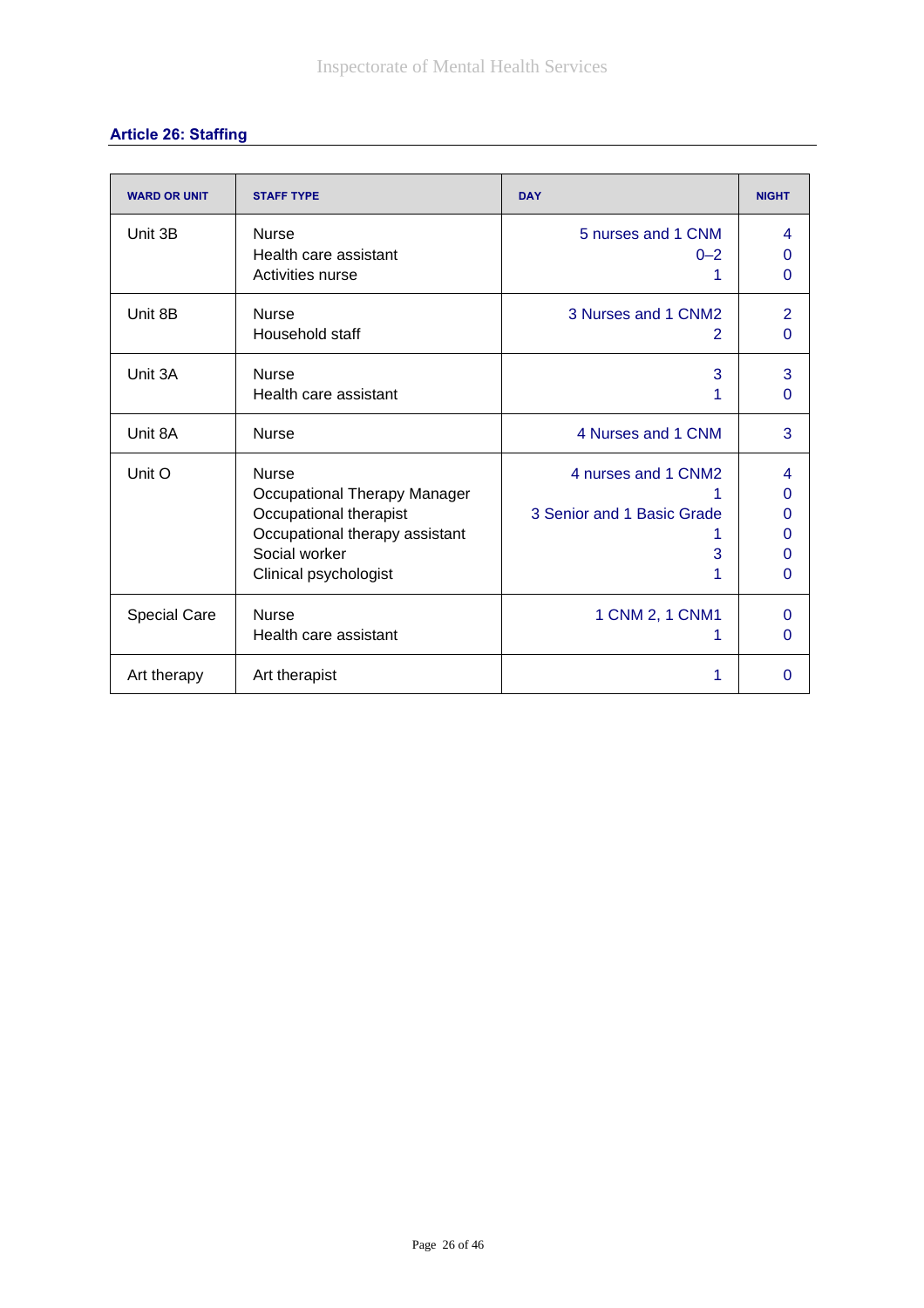| <b>LEVEL OF COMPLIANCE</b>       | <b>DESCRIPTION</b>                                                                                            | 2008 | 2009 |
|----------------------------------|---------------------------------------------------------------------------------------------------------------|------|------|
| <b>Fully compliant</b>           | Evidence of full<br>compliance with this<br>Regulation.                                                       |      |      |
| <b>Substantial</b><br>compliance | Evidence of<br>substantial<br>compliance but<br>improvement<br>needed.                                        |      |      |
| Compliance<br>initiated          | An attempt has<br>been made to<br>achieve compliance<br>but significant<br>progress is still<br>needed.       |      | X    |
| <b>Not compliant</b>             | Service is unable to<br>demonstrate<br>structures or<br>processes to be<br>compliant with this<br>Regulation. | X    |      |
| Not inspected                    | Inspection did not<br>cover this Article.                                                                     |      |      |

#### **Justification for this rating:**

The approved centre had a policy on recruitment and vetting of staff. Not all staff had been Garda vetted as yet. It was a requirement under the Code of Practice that all staff who had contact with children should have undergone Garda clearance.

The approved centre had five occupational therapists, three social workers and one psychologist. The skill mix was clearly insufficient to meet the needs of residents.

**Breach:** Article 26 (2)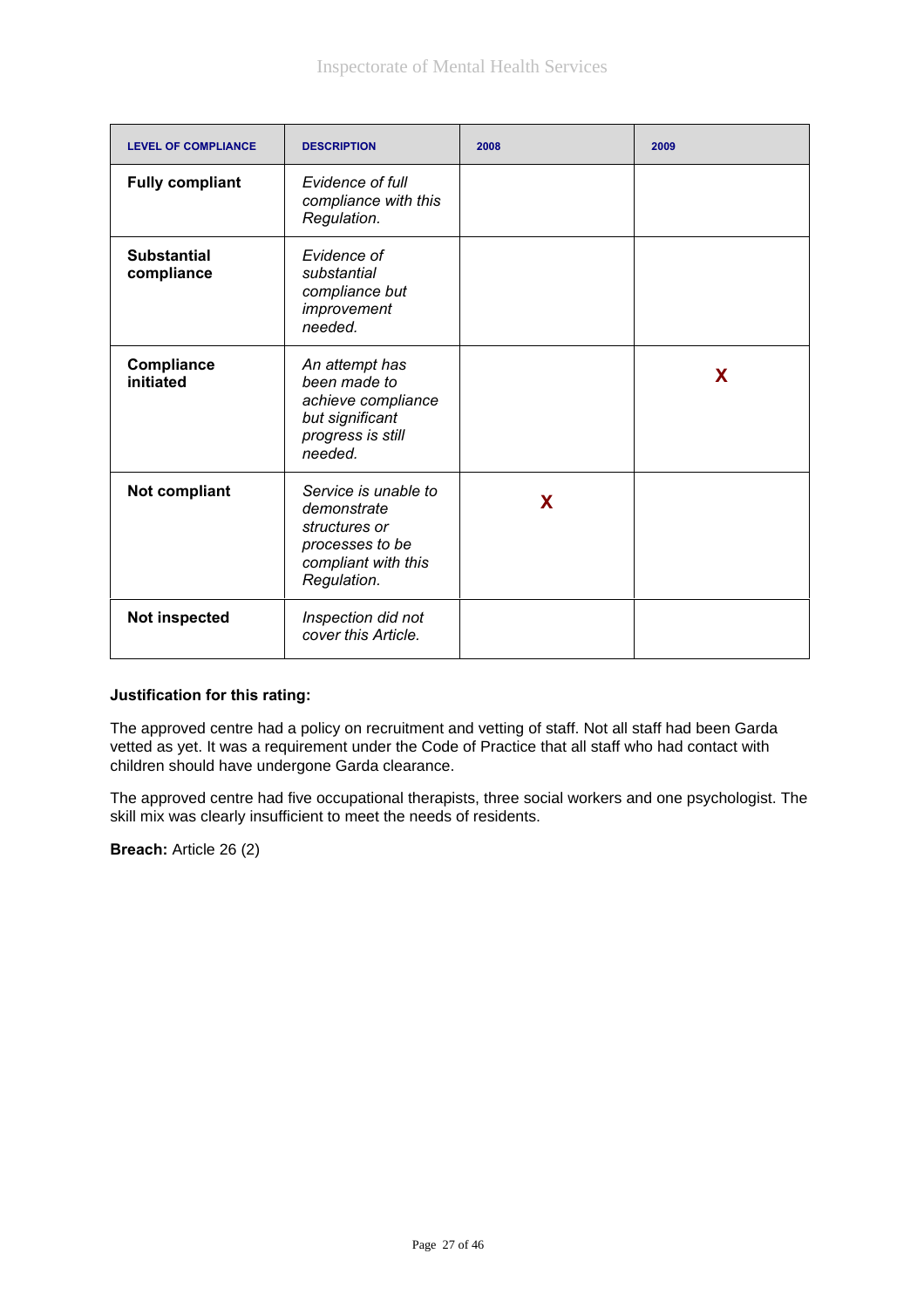### **Article 27: Maintenance of Records**

| <b>LEVEL OF COMPLIANCE</b>       | <b>DESCRIPTION</b>                                                                                            | 2008 | 2009 |
|----------------------------------|---------------------------------------------------------------------------------------------------------------|------|------|
| <b>Fully compliant</b>           | Evidence of full<br>compliance with this<br>Regulation.                                                       | X    |      |
| <b>Substantial</b><br>compliance | Evidence of<br>substantial<br>compliance but<br>improvement<br>needed.                                        |      | X    |
| Compliance<br>initiated          | An attempt has<br>been made to<br>achieve compliance<br>but significant<br>progress is still<br>needed.       |      |      |
| Not compliant                    | Service is unable to<br>demonstrate<br>structures or<br>processes to be<br>compliant with this<br>Regulation. |      |      |
| Not inspected                    | Inspection did not<br>cover this Article.                                                                     |      |      |

#### **Justification for this rating:**

There was a policy and procedures in place regarding the maintenance of records. There was no fire inspection report available on the day of inspection. The food safety inspection report conducted in June 2009 highlighted a number of issues to be addressed by the service. Psychology notes were not available to the Inspectorate on the day of inspection.

**Breach:** Article 27 (1)(3)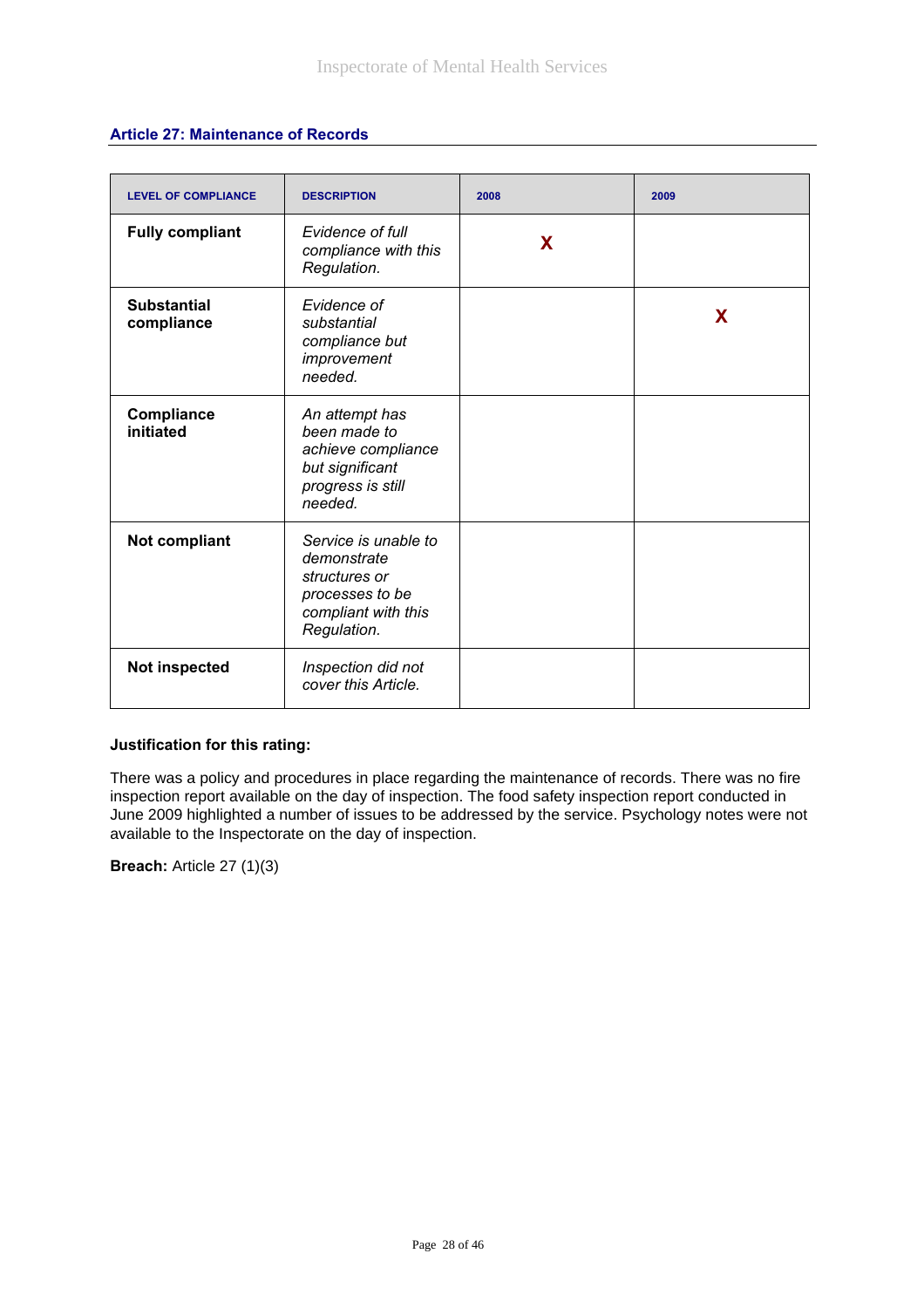# **Article 28: Register of Residents**

| <b>LEVEL OF COMPLIANCE</b>       | <b>DESCRIPTION</b>                                                                                            | 2008 | 2009 |
|----------------------------------|---------------------------------------------------------------------------------------------------------------|------|------|
| <b>Fully compliant</b>           | Evidence of full<br>compliance with this<br>Regulation.                                                       | X    | X    |
| <b>Substantial</b><br>compliance | Evidence of<br>substantial<br>compliance but<br>improvement<br>needed.                                        |      |      |
| Compliance<br>initiated          | An attempt has<br>been made to<br>achieve compliance<br>but significant<br>progress is still<br>needed.       |      |      |
| Not compliant                    | Service is unable to<br>demonstrate<br>structures or<br>processes to be<br>compliant with this<br>Regulation. |      |      |
| <b>Not inspected</b>             | Inspection did not<br>cover this Article.                                                                     |      |      |

# **Justification for this rating:**

The register of residents was seen and contained all the relevant information as outlined in the Schedule.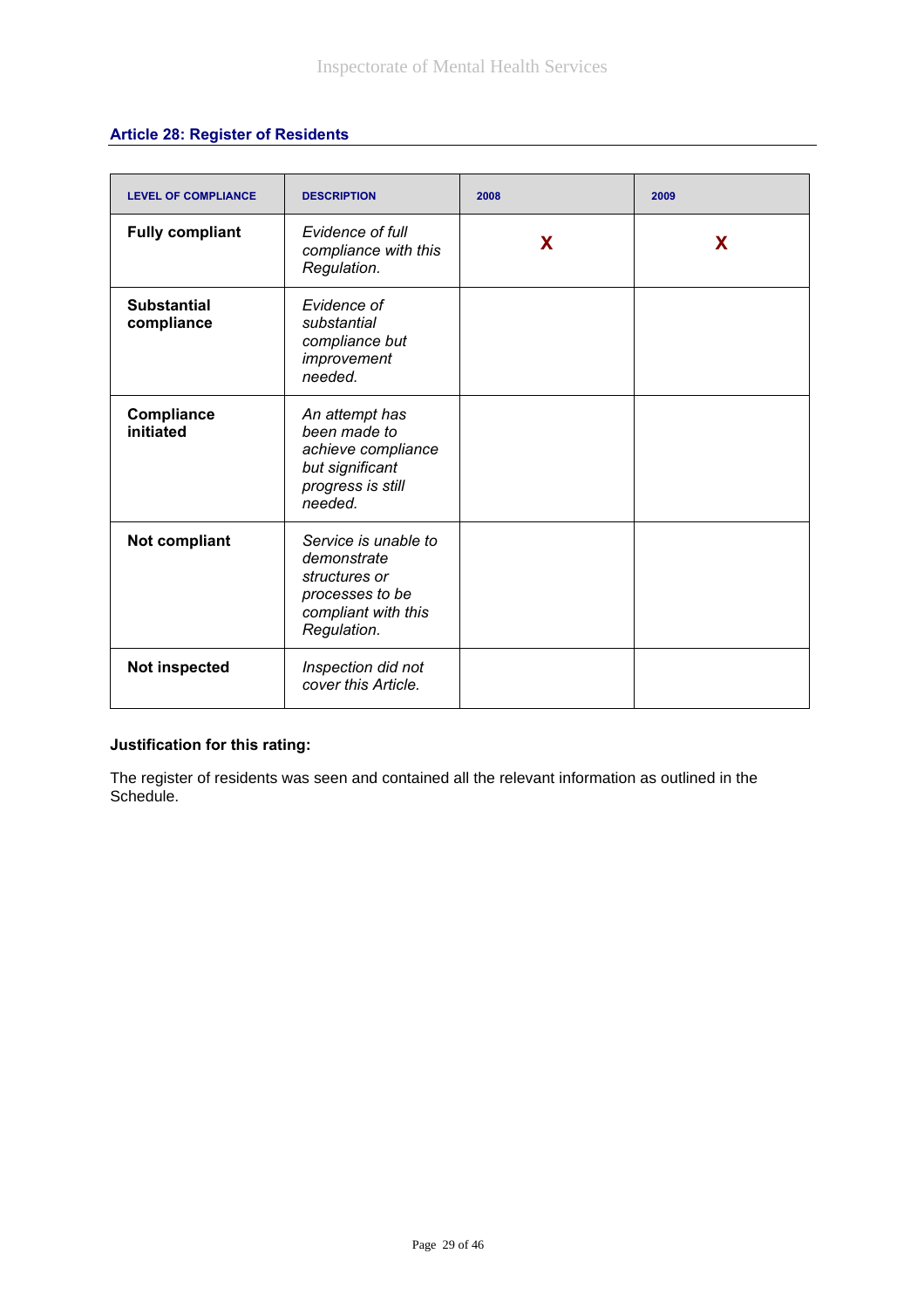| <b>LEVEL OF COMPLIANCE</b>       | <b>DESCRIPTION</b>                                                                                            | 2008 | 2009 |
|----------------------------------|---------------------------------------------------------------------------------------------------------------|------|------|
| <b>Fully compliant</b>           | Evidence of full<br>compliance with this<br>Regulation.                                                       |      |      |
| <b>Substantial</b><br>compliance | Evidence of<br>substantial<br>compliance but<br>improvement<br>needed.                                        |      | X    |
| Compliance<br>initiated          | An attempt has<br>been made to<br>achieve compliance<br>but significant<br>progress is still<br>needed.       |      |      |
| Not compliant                    | Service is unable to<br>demonstrate<br>structures or<br>processes to be<br>compliant with this<br>Regulation. |      |      |
| <b>Not inspected</b>             | Inspection did not<br>cover this Article.                                                                     | X    |      |

# **Justification for this rating:**

The policies on ECT and Mechanical Restraint were in draft form only. All other policies were in date.

**Breach:** Article 29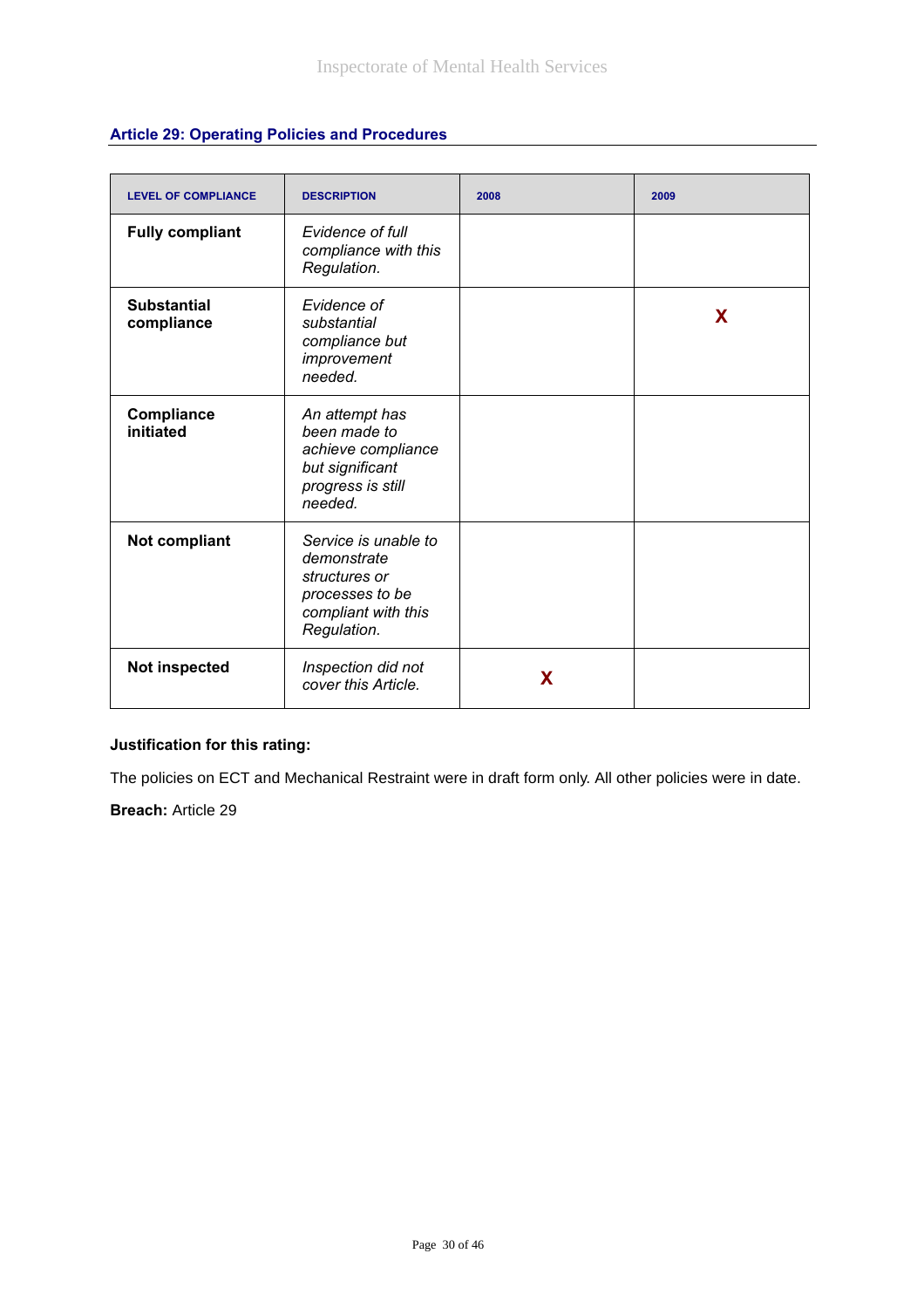## **Article 30: Mental Health Tribunals**

| <b>LEVEL OF COMPLIANCE</b>       | <b>DESCRIPTION</b>                                                                                            | 2008 | 2009 |
|----------------------------------|---------------------------------------------------------------------------------------------------------------|------|------|
| <b>Fully compliant</b>           | Evidence of full<br>compliance with this<br>Regulation.                                                       |      | X    |
| <b>Substantial</b><br>compliance | Evidence of<br>substantial<br>compliance but<br>improvement<br>needed.                                        |      |      |
| Compliance<br>initiated          | An attempt has<br>been made to<br>achieve compliance<br>but significant<br>progress is still<br>needed.       |      |      |
| <b>Not compliant</b>             | Service is unable to<br>demonstrate<br>structures or<br>processes to be<br>compliant with this<br>Regulation. |      |      |
| Not inspected                    | Inspection did not<br>cover this Article.                                                                     | X    |      |

# **Justification for this rating:**

Tribunals were facilitated in the approved centre.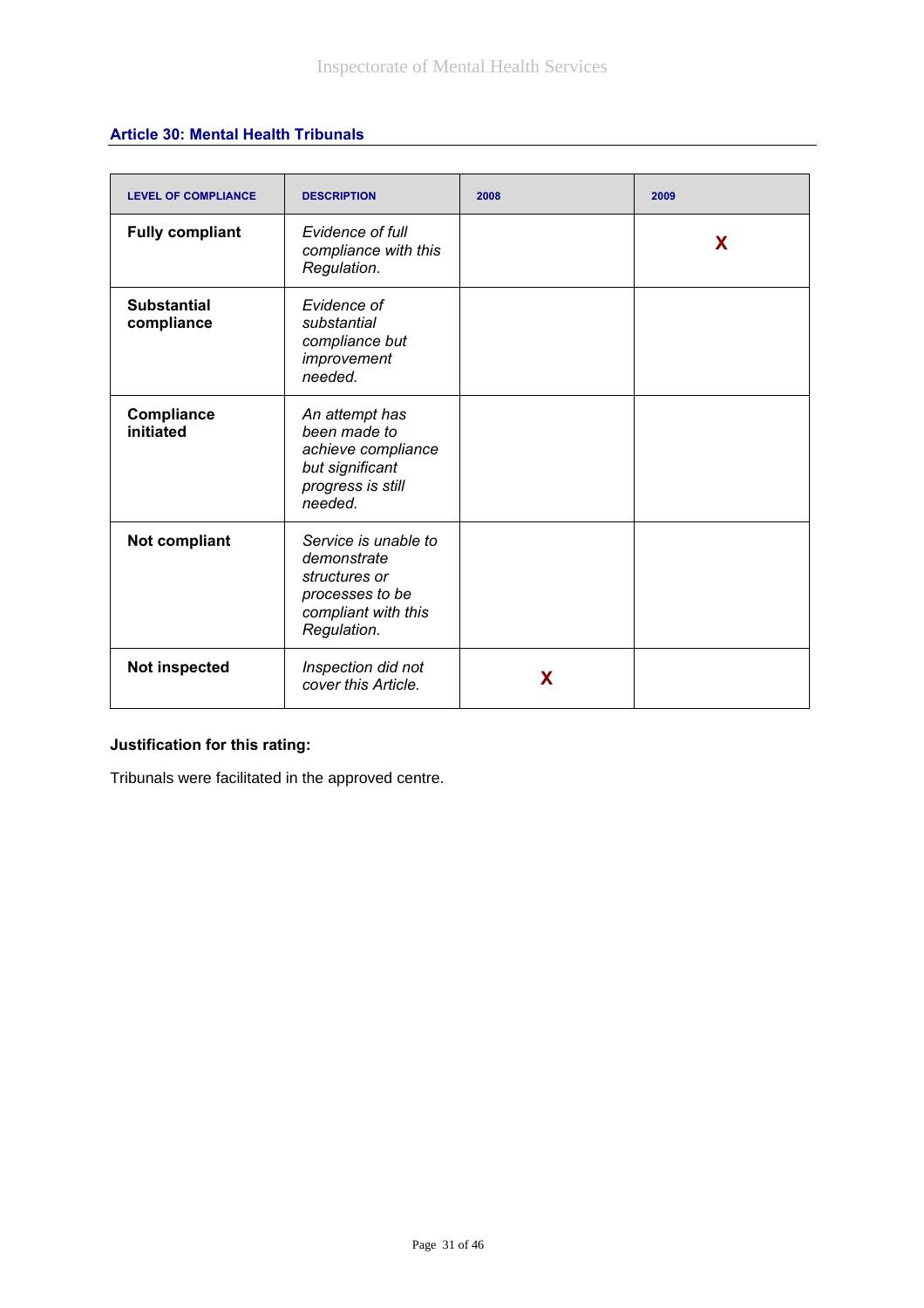|  |  |  | <b>Article 31: Complaint Procedures</b> |
|--|--|--|-----------------------------------------|
|--|--|--|-----------------------------------------|

| <b>LEVEL OF COMPLIANCE</b>       | <b>DESCRIPTION</b>                                                                                            | 2008 | 2009 |
|----------------------------------|---------------------------------------------------------------------------------------------------------------|------|------|
| <b>Fully compliant</b>           | Evidence of full<br>compliance with this<br>Regulation.                                                       |      | X    |
| <b>Substantial</b><br>compliance | Evidence of<br>substantial<br>compliance but<br>improvement<br>needed.                                        |      |      |
| Compliance<br>initiated          | An attempt has<br>been made to<br>achieve compliance<br>but significant<br>progress is still<br>needed.       |      |      |
| <b>Not compliant</b>             | Service is unable to<br>demonstrate<br>structures or<br>processes to be<br>compliant with this<br>Regulation. |      |      |
| Not inspected                    | Inspection did not<br>cover this Article.                                                                     | X    |      |

#### **Justification for this rating:**

The approved centre had a policy in place regarding complaints. Information describing the complaints procedure was in the information leaflet. Written complaints were forwarded to the hospital administrator, who was the designated person. Suggestions in the suggestion box in Unit 3B were read at the bi-monthly consumer panel meetings.

On Unit O, complaints were dealt with in the first instance by the CNM1 who passed the complaint on if the issue could not be resolved. Examples of complaints concerned food, bed access during the day, and telephone access.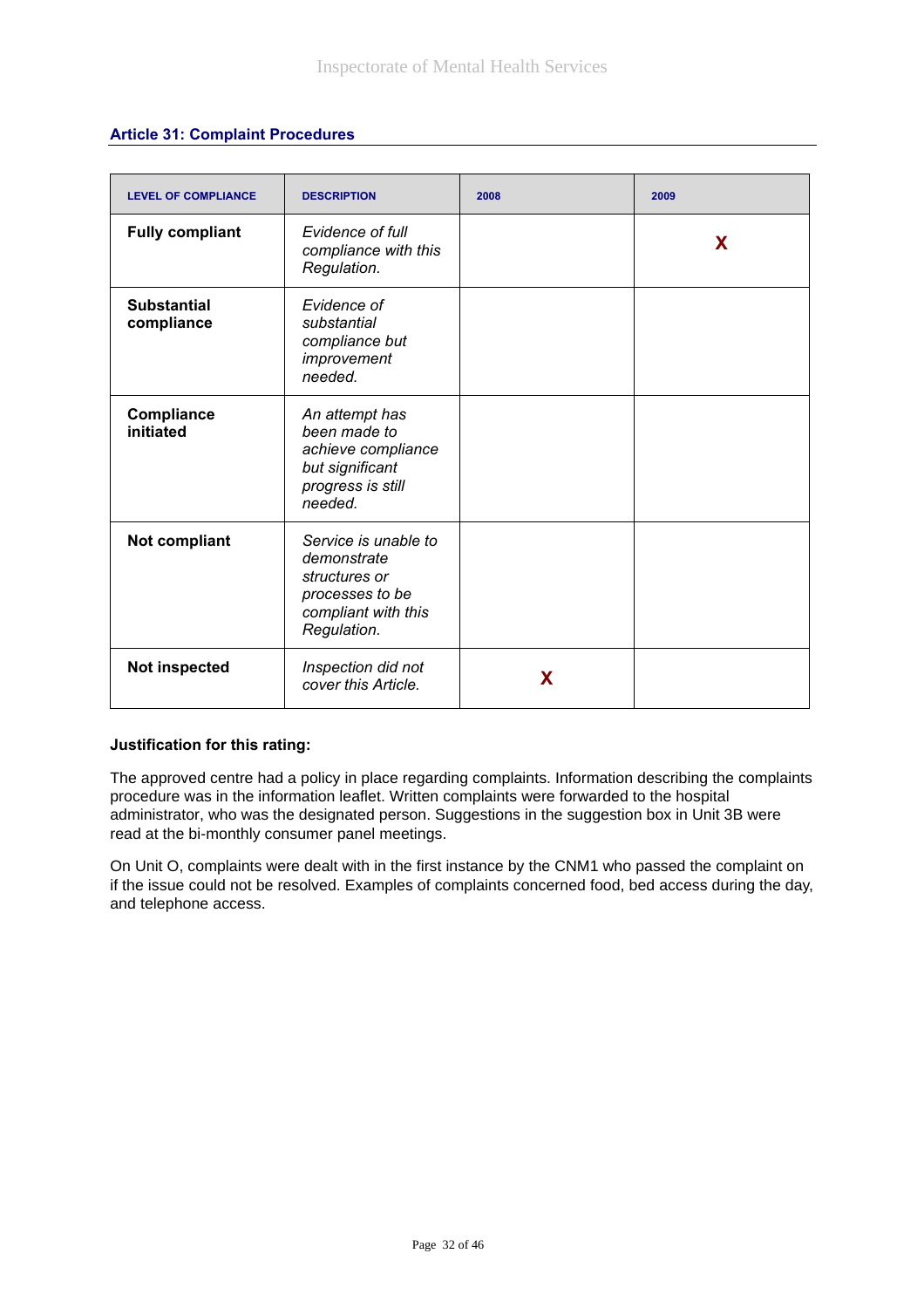|  | <b>Article 32: Risk Management Procedures</b> |  |
|--|-----------------------------------------------|--|
|--|-----------------------------------------------|--|

| <b>LEVEL OF COMPLIANCE</b>       | <b>DESCRIPTION</b>                                                                                            | 2008 | 2009 |
|----------------------------------|---------------------------------------------------------------------------------------------------------------|------|------|
| <b>Fully compliant</b>           | Evidence of full<br>compliance with this<br>Regulation.                                                       |      | X    |
| <b>Substantial</b><br>compliance | Evidence of<br>substantial<br>compliance but<br>improvement<br>needed.                                        |      |      |
| Compliance<br>initiated          | An attempt has<br>been made to<br>achieve compliance<br>but significant<br>progress is still<br>needed.       |      |      |
| Not compliant                    | Service is unable to<br>demonstrate<br>structures or<br>processes to be<br>compliant with this<br>Regulation. |      |      |
| Not inspected                    | Inspection did not<br>cover this Article.                                                                     | X    |      |

#### **Justification for this rating:**

The service had a risk management policy in place. A record was kept of incidents and forwarded to the Mental Health Commission.

 The policy should state that a risk assessment should be carried out on admission or prior to admission where the patient was being transferred from another facility.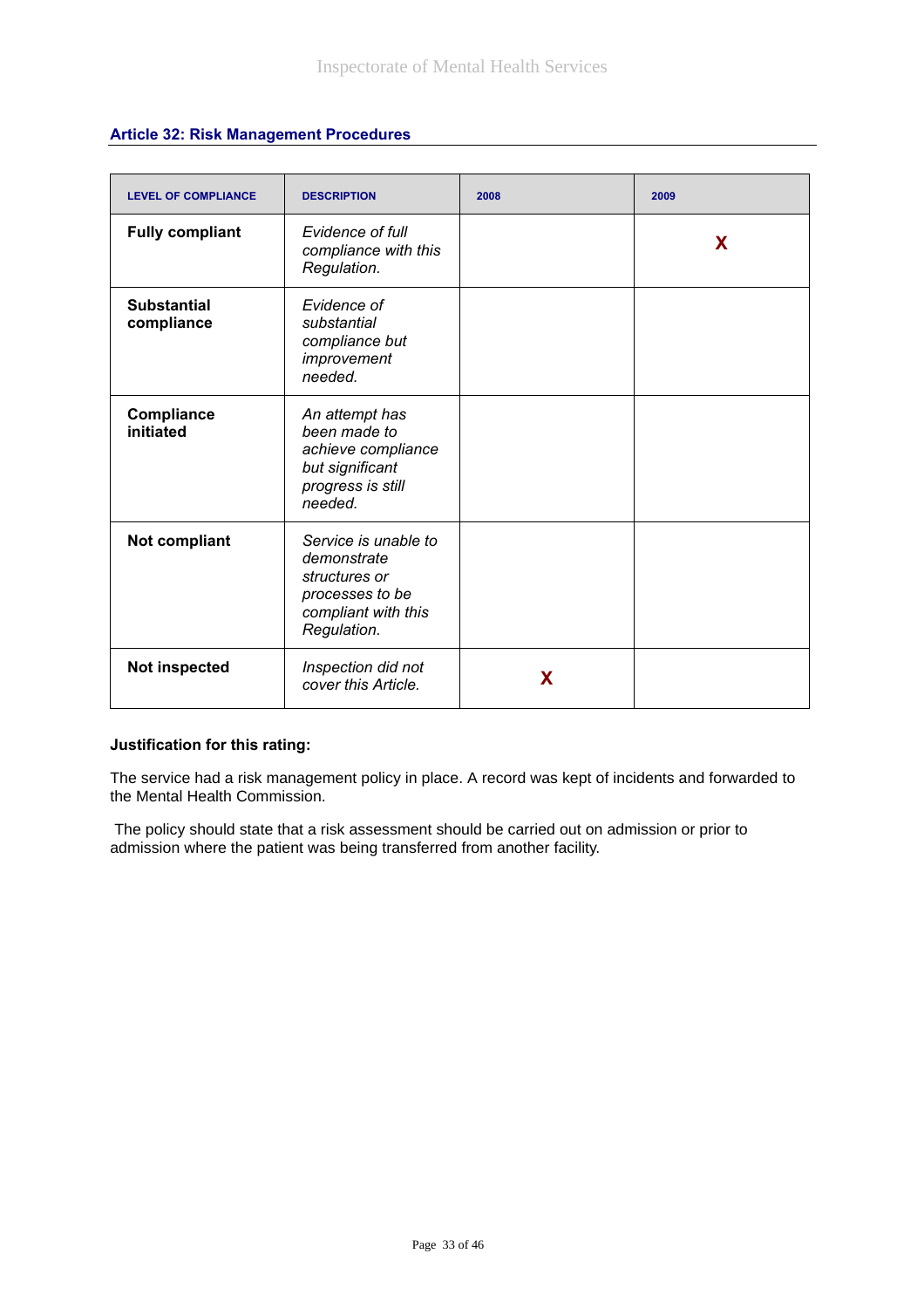# **Article 33: Insurance**

| <b>LEVEL OF COMPLIANCE</b>       | <b>DESCRIPTION</b>                                                                                            | 2008 | 2009 |
|----------------------------------|---------------------------------------------------------------------------------------------------------------|------|------|
| <b>Fully compliant</b>           | Evidence of full<br>compliance with this<br>Regulation.                                                       |      | X    |
| <b>Substantial</b><br>compliance | Evidence of<br>substantial<br>compliance but<br>improvement<br>needed.                                        |      |      |
| Compliance<br>initiated          | An attempt has<br>been made to<br>achieve compliance<br>but significant<br>progress is still<br>needed.       |      |      |
| Not compliant                    | Service is unable to<br>demonstrate<br>structures or<br>processes to be<br>compliant with this<br>Regulation. |      |      |
| <b>Not inspected</b>             | Inspection did not<br>cover this Article.                                                                     | X    |      |

# **Justification for this rating:**

The approved centre had an up-to-date insurance certificate on the day of inspection.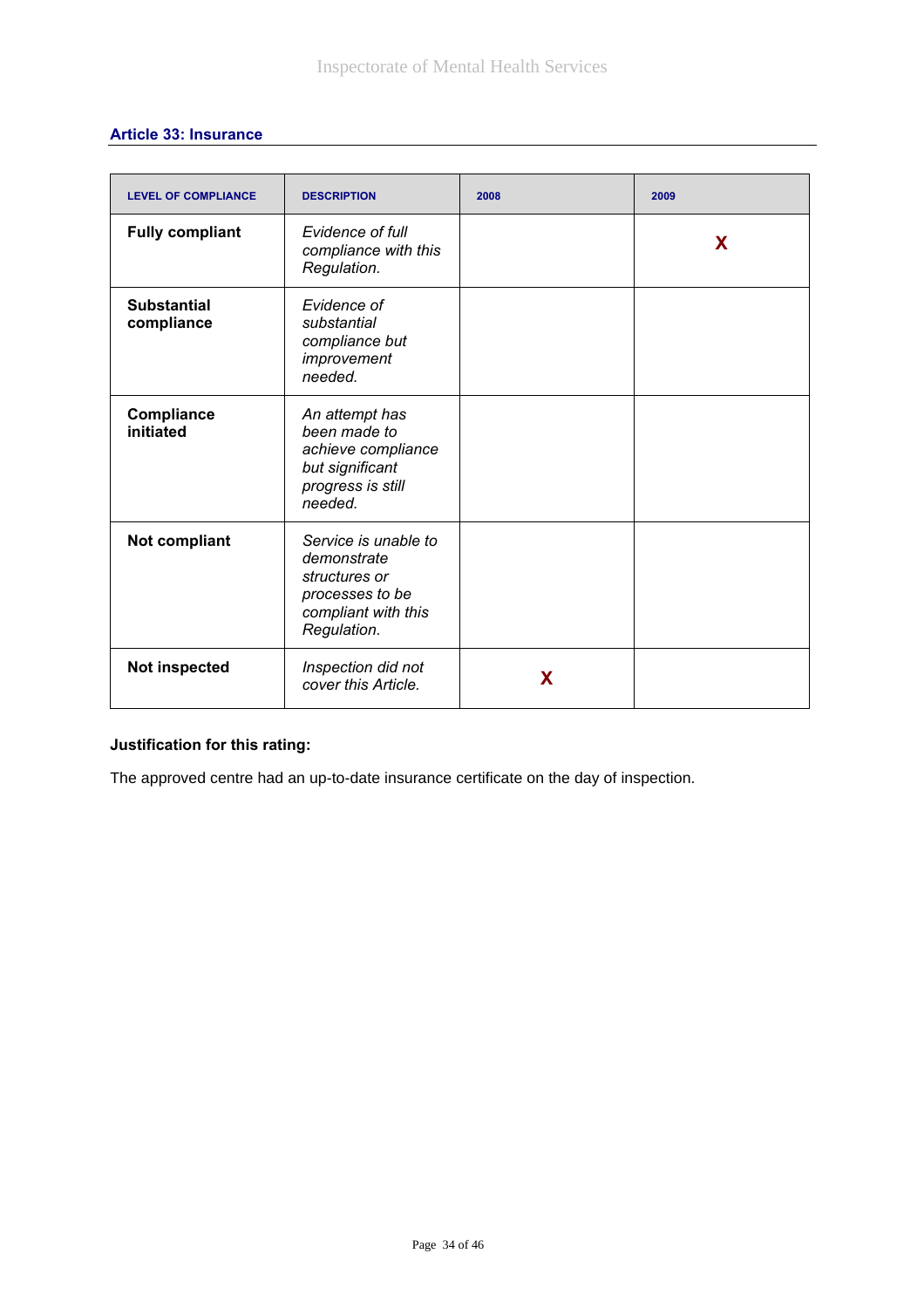# **Article 34: Certificate of Registration**

| <b>LEVEL OF COMPLIANCE</b>       | <b>DESCRIPTION</b>                                                                                            | 2008 | 2009 |
|----------------------------------|---------------------------------------------------------------------------------------------------------------|------|------|
| <b>Fully compliant</b>           | Evidence of full<br>compliance with this<br>Regulation.                                                       |      | X    |
| <b>Substantial</b><br>compliance | Evidence of<br>substantial<br>compliance but<br>improvement<br>needed.                                        |      |      |
| Compliance<br>initiated          | An attempt has<br>been made to<br>achieve compliance<br>but significant<br>progress is still<br>needed.       |      |      |
| Not compliant                    | Service is unable to<br>demonstrate<br>structures or<br>processes to be<br>compliant with this<br>Regulation. |      |      |
| Not inspected                    | Inspection did not<br>cover this Article.                                                                     | X    |      |

# **Justification for this rating:**

The certificate of registration was displayed in the assessment unit.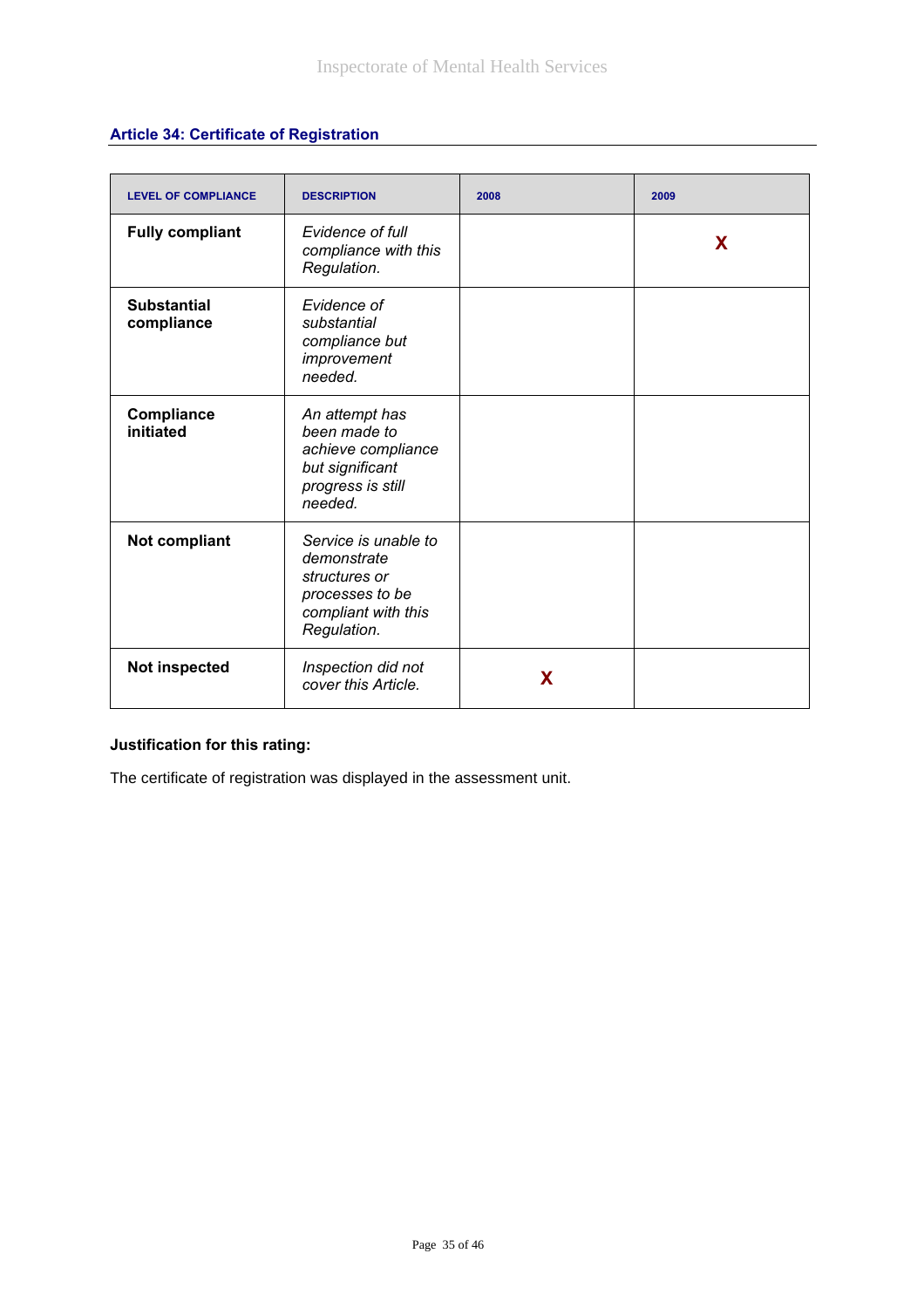# **2.3 EVIDENCE OF COMPLIANCE WITH RULES – MENTAL HEALTH ACT 2001 SECTION 52 (d)**

### **SECLUSION**

**Use:** There were no seclusion facilities on Unit 3A, Unit 3B or Unit 8B. On Unit 8A there had been 202 episodes of seclusion involving 50 residents.

| <b>SECTION</b>          | <b>DESCRIPTION</b>                    | <b>FULLY</b><br><b>COMPLIANT</b> | <b>SUBSTANTIALLY</b><br><b>COMPLIANT</b> | <b>COMPLIANCE</b><br><b>INITIATED</b> | <b>NOT</b><br><b>COMPLIANT</b> |
|-------------------------|---------------------------------------|----------------------------------|------------------------------------------|---------------------------------------|--------------------------------|
| $\overline{2}$          | <b>Orders</b>                         |                                  | X                                        |                                       |                                |
| $\mathbf{3}$            | <b>Patient dignity and</b><br>safety  | X                                |                                          |                                       |                                |
| $\overline{\mathbf{4}}$ | <b>Monitoring of the</b><br>patient   | X                                |                                          |                                       |                                |
| $5\phantom{a}$          | <b>Renewal of seclusion</b><br>orders | X                                |                                          |                                       |                                |
| $6\phantom{a}$          | <b>Ending seclusion</b>               | X                                |                                          |                                       |                                |
| $\overline{7}$          | <b>Facilities</b>                     | X                                |                                          |                                       |                                |
| 8                       | <b>Recording</b>                      | X                                |                                          |                                       |                                |
| 9                       | <b>Clinical governance</b>            |                                  |                                          |                                       | X                              |
| 10                      | <b>Staff training</b>                 | X                                |                                          |                                       |                                |
| 11                      | <b>CCTV</b>                           | X                                |                                          |                                       |                                |
| 12                      | <b>Child patients</b>                 | <b>NOT</b><br><b>APPLICABLE</b>  |                                          |                                       |                                |

#### **Justification for this rating:**

On Unit O, alternatives to seclusion were not documented in the case notes. A record showing that all staff had read and understood the policy was available to the Inspectorate. There was some confusion in the service as to the status of three rooms that had CCTV cameras but which had been decommissioned as seclusion rooms. This needed to be clarified.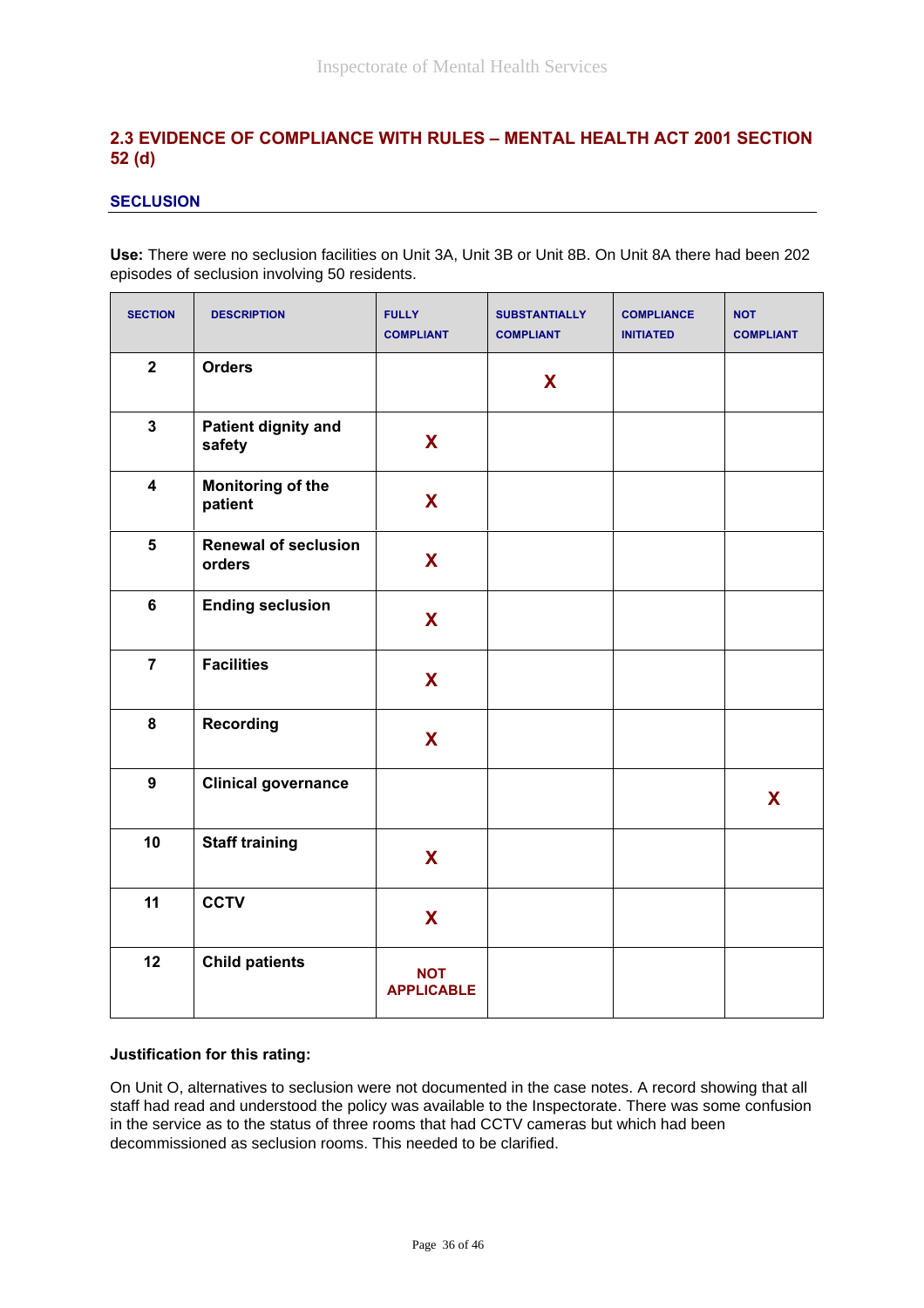The seclusion facilities on Unit 8A had been completed to a good standard. There was no documentation that the resident was informed of the reason for, or likely duration of seclusion or whether the next of kin were informed.

There was no documentation showing the episodes of seclusion had been reviewed by the multidisciplinary team.

**Breach:** Section 2.1, Section 2.2, Section 2.9, Section 2.10(a)(b), and Section 9.2.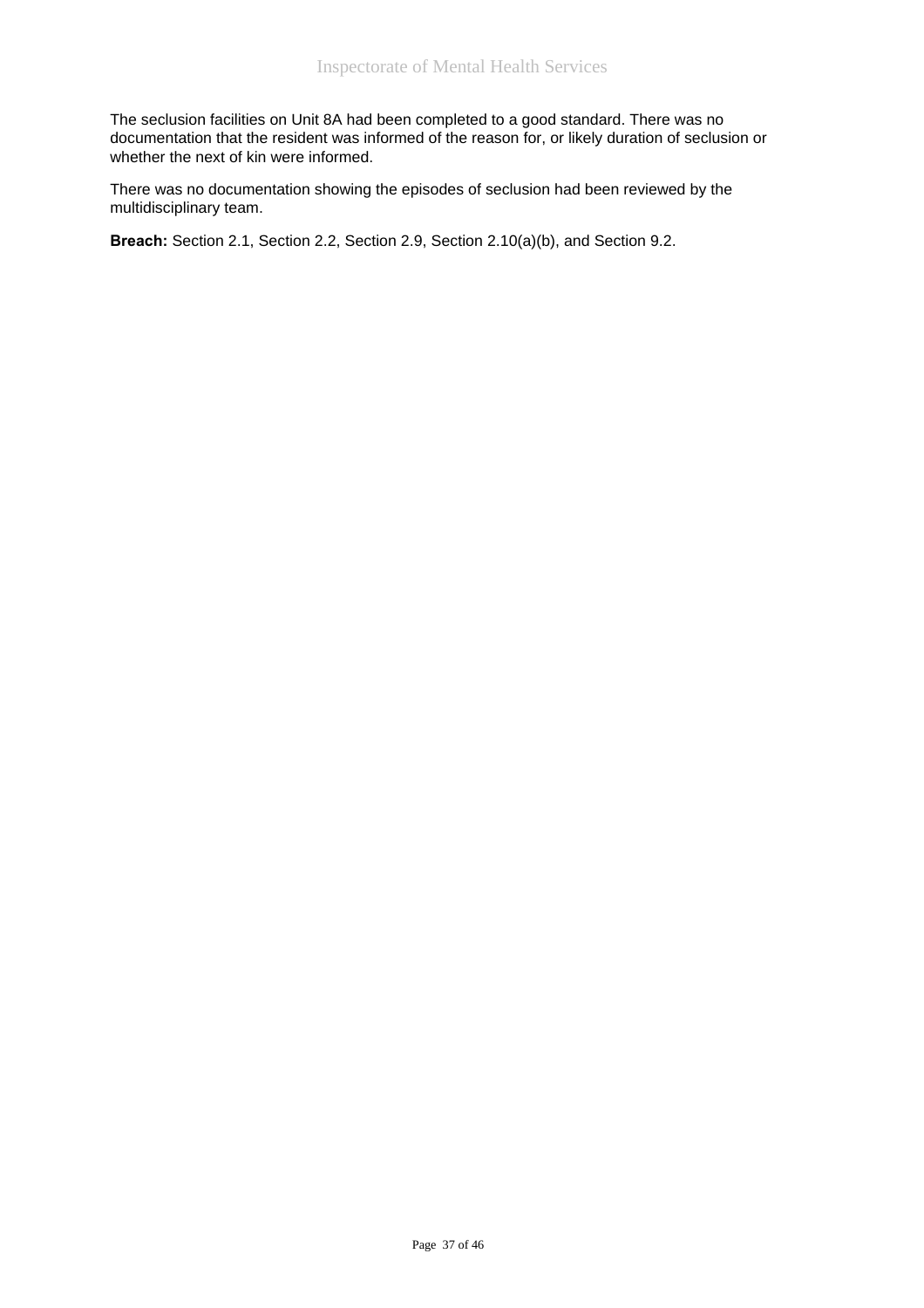# **ECT (DETAINED PATIENTS)**

ECT was not provided in the approved centre and no residents were receiving ECT in an external hospital on the day of inspection.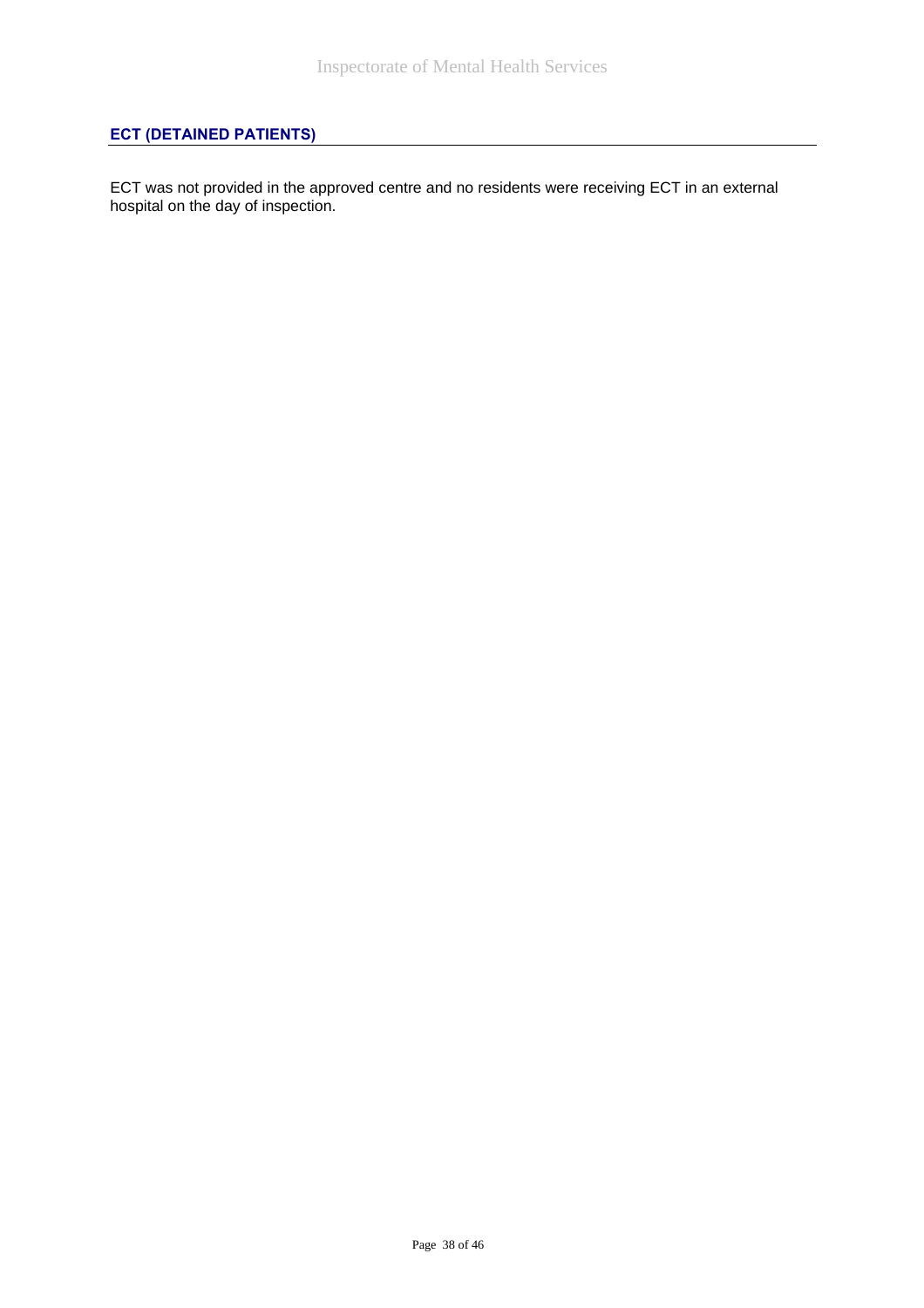# **MECHANICAL RESTRAINT**

Mechanical restraint was not in use at the time of inspection.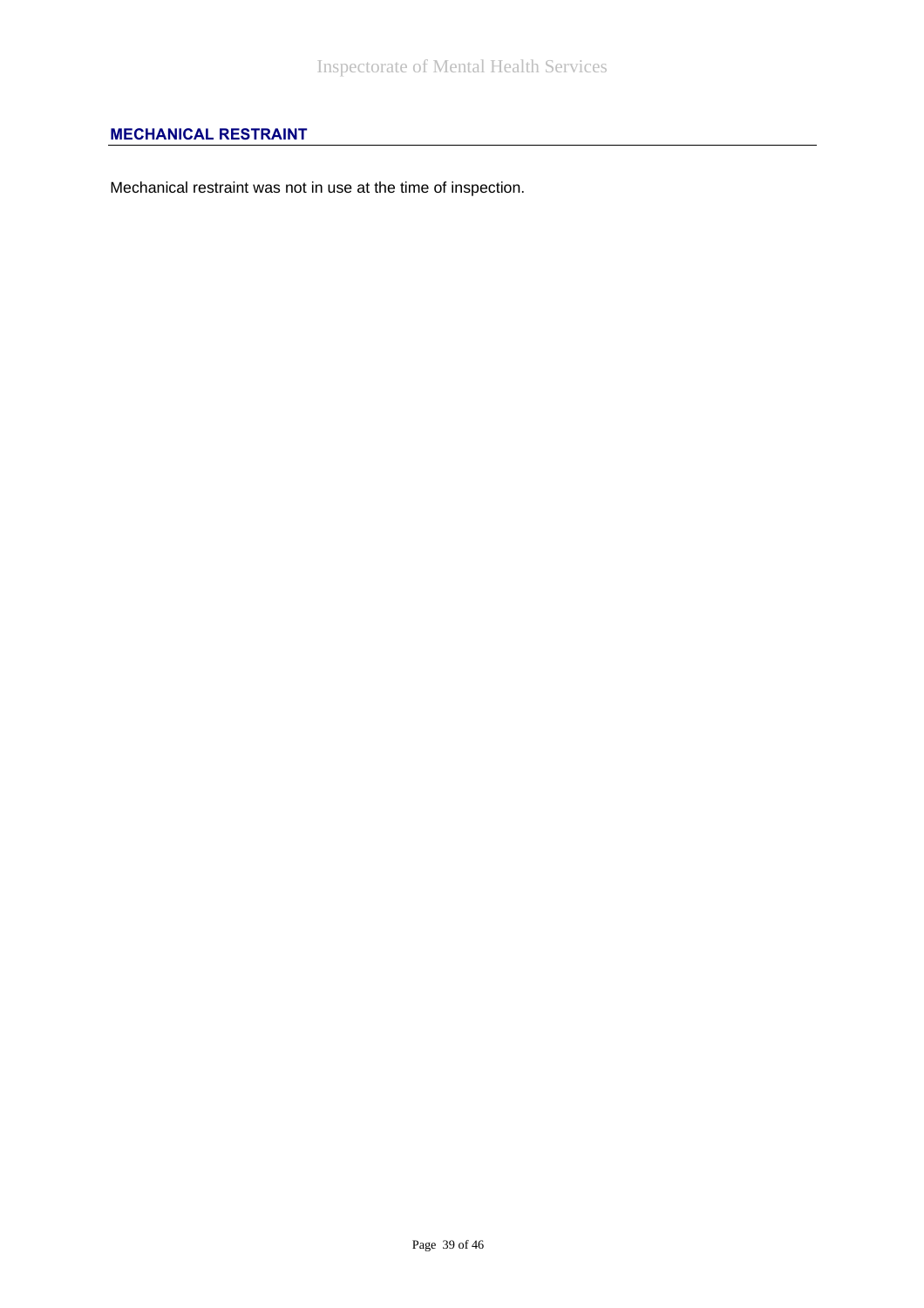# **2.4 EVIDENCE OF COMPLIANCE WITH CODES OF PRACTICE – MENTAL HEALTH ACT 2001 SECTION 51 (iii)**

#### **PHYSICAL RESTRAINT**

**Use:** Physical restraint had not been used on Unit 3B in 2009. The physical restraint register for this unit was unused. On Unit 3A, there had been no episodes of physical restraint in 2009. On Unit 8A, there had been 57 episodes of physical restraint involving 28 residents.

| <b>SECTION</b>          | <b>DESCRIPTION</b>                     | <b>FULLY</b><br><b>COMPLIANT</b> | <b>SUBSTANTIALLY</b><br><b>COMPLIANT</b> | <b>COMPLIANCE</b><br><b>INITIATED</b> | <b>NOT</b><br><b>COMPLIANT</b> |
|-------------------------|----------------------------------------|----------------------------------|------------------------------------------|---------------------------------------|--------------------------------|
| $\mathbf{2}$            | <b>Orders</b>                          |                                  | X                                        |                                       |                                |
| $\mathbf{3}$            | <b>Resident dignity and</b><br>safety  | X                                |                                          |                                       |                                |
| $\overline{\mathbf{4}}$ | <b>Ending physical</b><br>restraint    | X                                |                                          |                                       |                                |
| $5\phantom{1}$          | Recording use of<br>physical restraint | X                                |                                          |                                       |                                |
| 6                       | <b>Clinical governance</b>             | X                                |                                          |                                       |                                |
| $\overline{7}$          | <b>Staff training</b>                  | X                                |                                          |                                       |                                |
| 8                       | <b>Child residents</b>                 | <b>NOT</b><br><b>APPLICABLE</b>  |                                          |                                       |                                |

#### **Justification for this rating:**

On Unit O, alternatives to physical restraint discussed with the patient needed to be entered into the case notes.

**Breach:** Section 2.1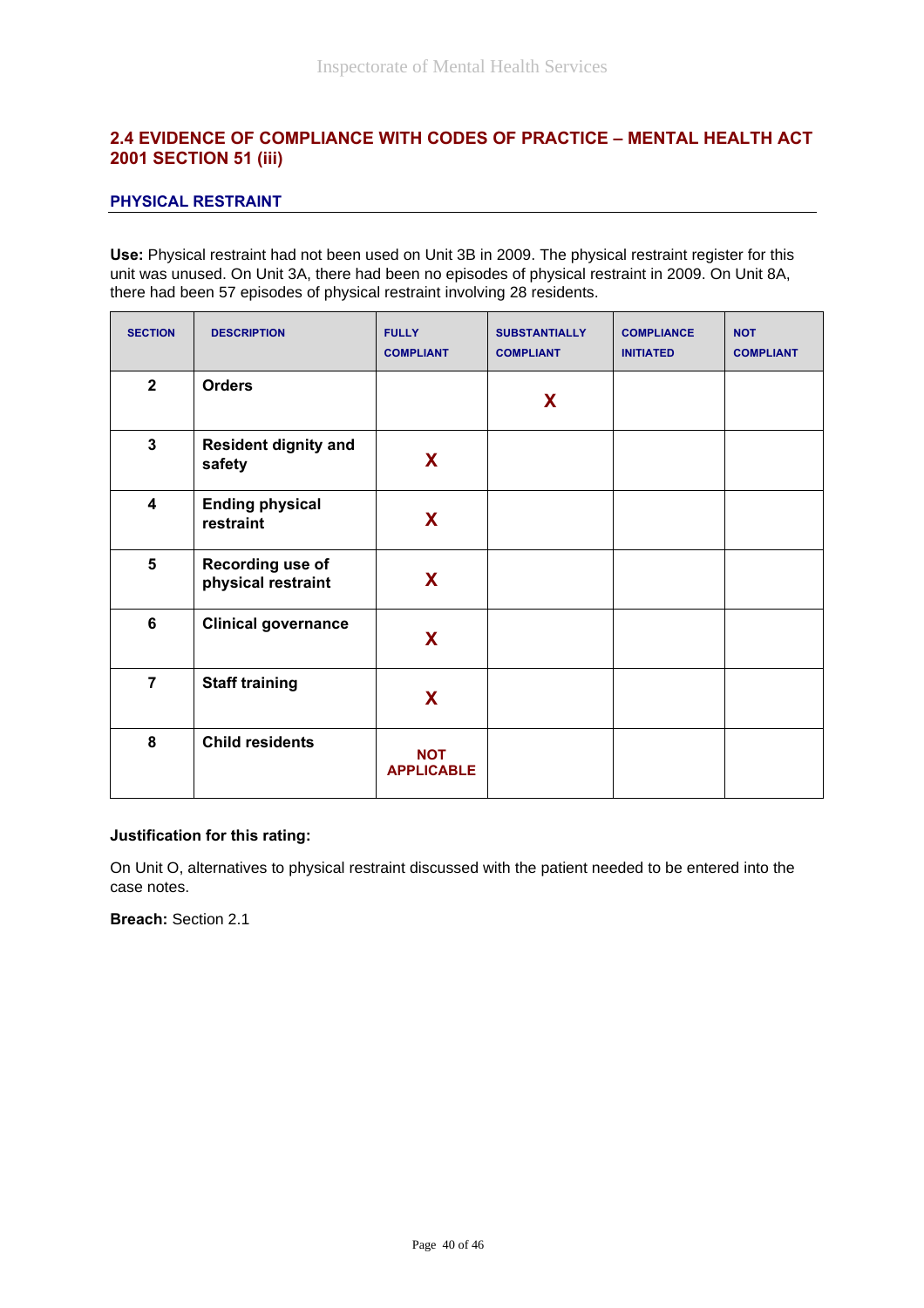### **ADMISSION OF CHILDREN**

| <b>SECTION</b> | <b>DESCRIPTION</b>      | <b>FULLY</b><br><b>COMPLIANT</b> | <b>SUBSTANTIALLY</b><br><b>COMPLIANT</b> | <b>COMPLIANCE</b><br><b>INITIATED</b> | <b>NOT</b><br><b>COMPLIANT</b> |
|----------------|-------------------------|----------------------------------|------------------------------------------|---------------------------------------|--------------------------------|
| $\mathbf{2}$   | <b>Admission</b>        |                                  |                                          |                                       | X                              |
| 3              | <b>Treatment</b>        | <b>NOT</b><br><b>APPLICABLE</b>  |                                          |                                       |                                |
| 4              | <b>Leave provisions</b> | <b>NOT</b><br><b>APPLICABLE</b>  |                                          |                                       |                                |

**Description:** One child had been admitted to the service in 2009.

### **Justification for this rating:**

The approved centre was not compliant in the provision of age-appropriate facilities and a programme of activities appropriate to age. As no child was resident at the time of inspection, Section 3 and Section 4 did not apply.

**Breach:** 2.5 (b)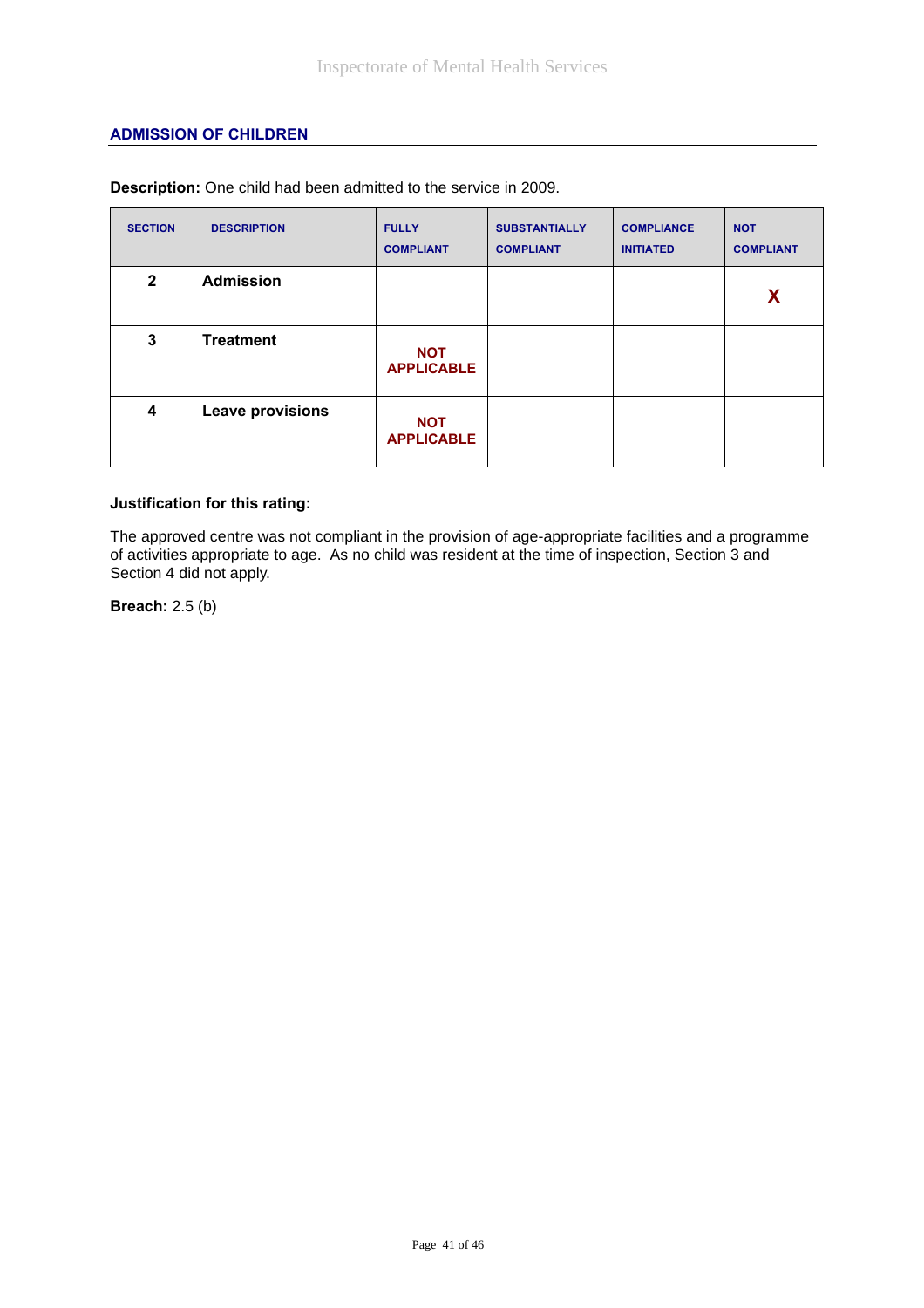### **NOTIFICATION OF DEATHS AND INCIDENT REPORTING**

| <b>SECTION</b> | <b>DESCRIPTION</b>            | <b>FULLY</b><br><b>COMPLIANT</b> | <b>SUBSTANTIALLY</b><br><b>COMPLIANT</b> | <b>COMPLIANCE</b><br><b>INITIATED</b> | <b>NOT</b><br><b>COMPLIANT</b> |
|----------------|-------------------------------|----------------------------------|------------------------------------------|---------------------------------------|--------------------------------|
| $\mathbf{2}$   | <b>Notification of deaths</b> | X                                |                                          |                                       |                                |
| 3              | Incident reporting            | X                                |                                          |                                       |                                |
| 4              | <b>Clinical governance</b>    | X                                |                                          |                                       |                                |

### **Description:** There had been no deaths reported in the approved centre in 2009

#### **Justification for this rating:**

There had been no deaths reported in the approved centre in 2009.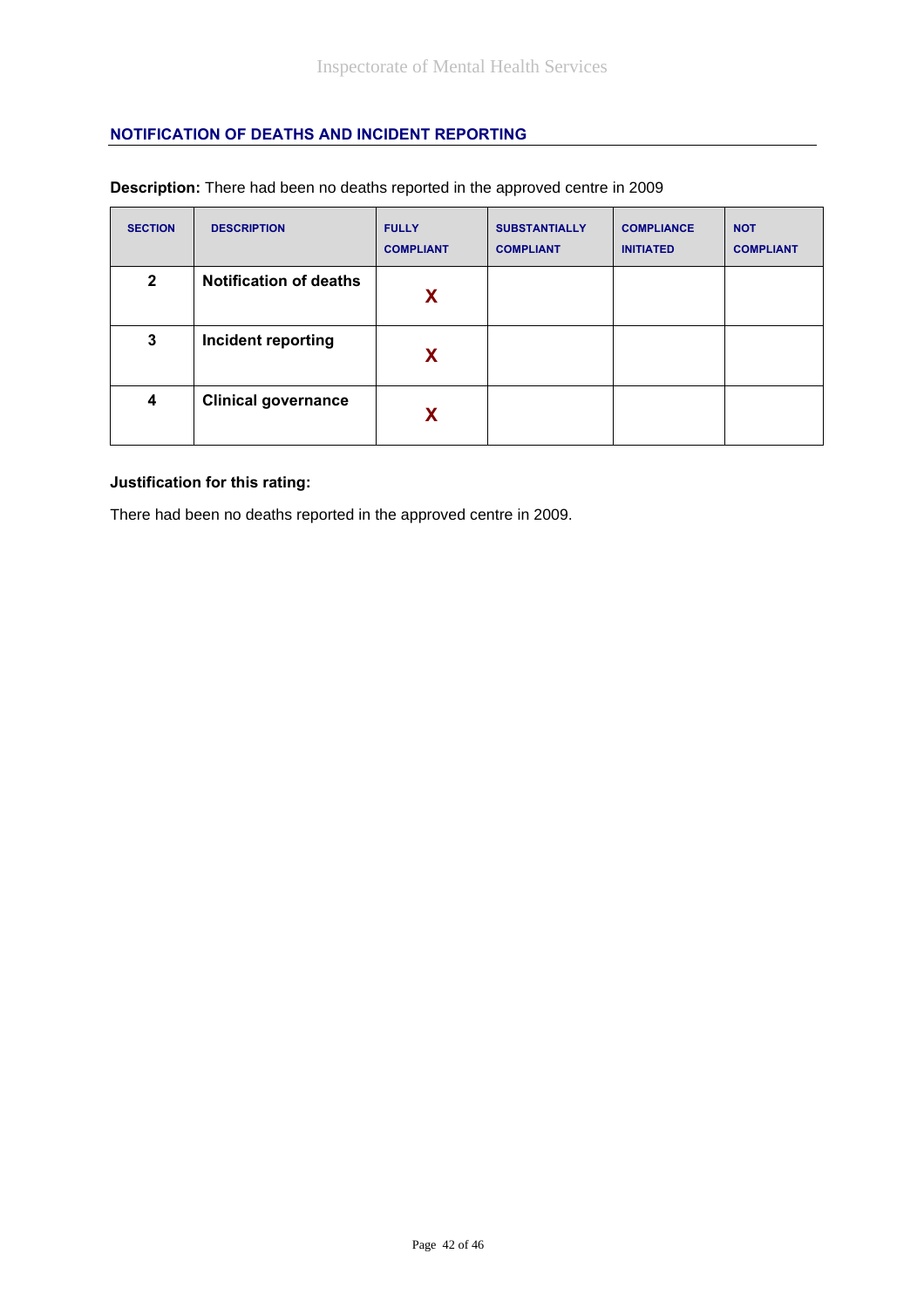# **ECT FOR VOLUNTARY PATIENTS**

ECT was not provided in the approved centre and no residents were receiving ECT in an external hospital on the day of inspection.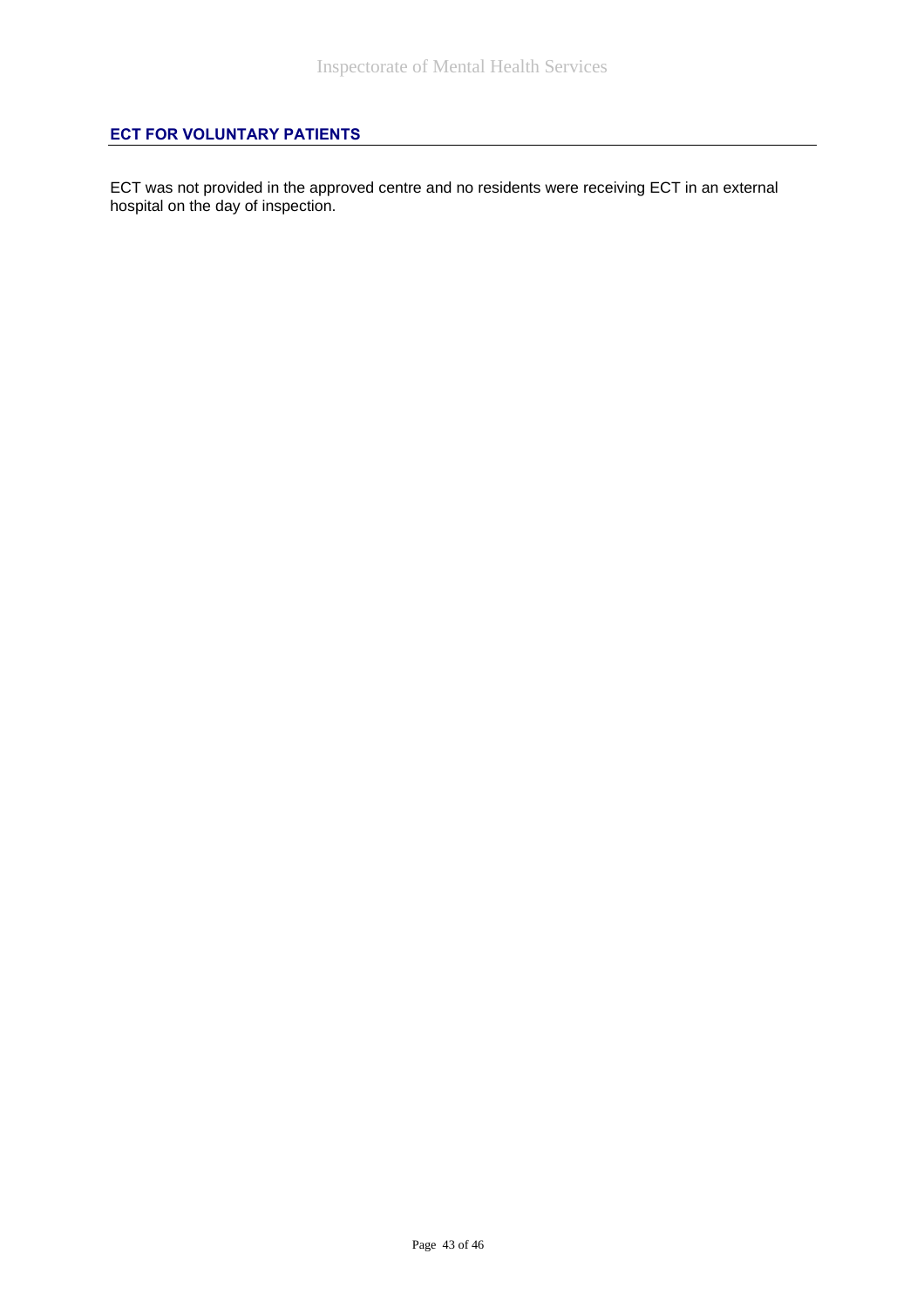# **2.5 EVIDENCE OF COMPLIANCE WITH SECTIONS 60/61 MENTAL HEALTH ACT (MEDICATION)**

### **SECTION 60 – ADMINISTRATION OF MEDICINE**

**Description:** No patient had been detained for longer than three months in Unit 3B. On Unit 8B, two patients had been detained in excess of three months.

| <b>SECTION</b>     | <b>FULLY</b><br><b>COMPLIANT</b> | <b>SUBSTANTIALLY</b><br><b>COMPLIANT</b> | <b>COMPLIANCE</b><br><b>INITIATED</b> | <b>NOT</b><br><b>COMPLIANT</b> |
|--------------------|----------------------------------|------------------------------------------|---------------------------------------|--------------------------------|
| Section 60 (a)     | X                                |                                          |                                       |                                |
| Section 60 (b)(i)  | X                                |                                          |                                       |                                |
| Section 60 (b)(ii) | X                                |                                          |                                       |                                |

#### **Justification for this rating:**

The approved centre was compliant with this Section on the day of inspection.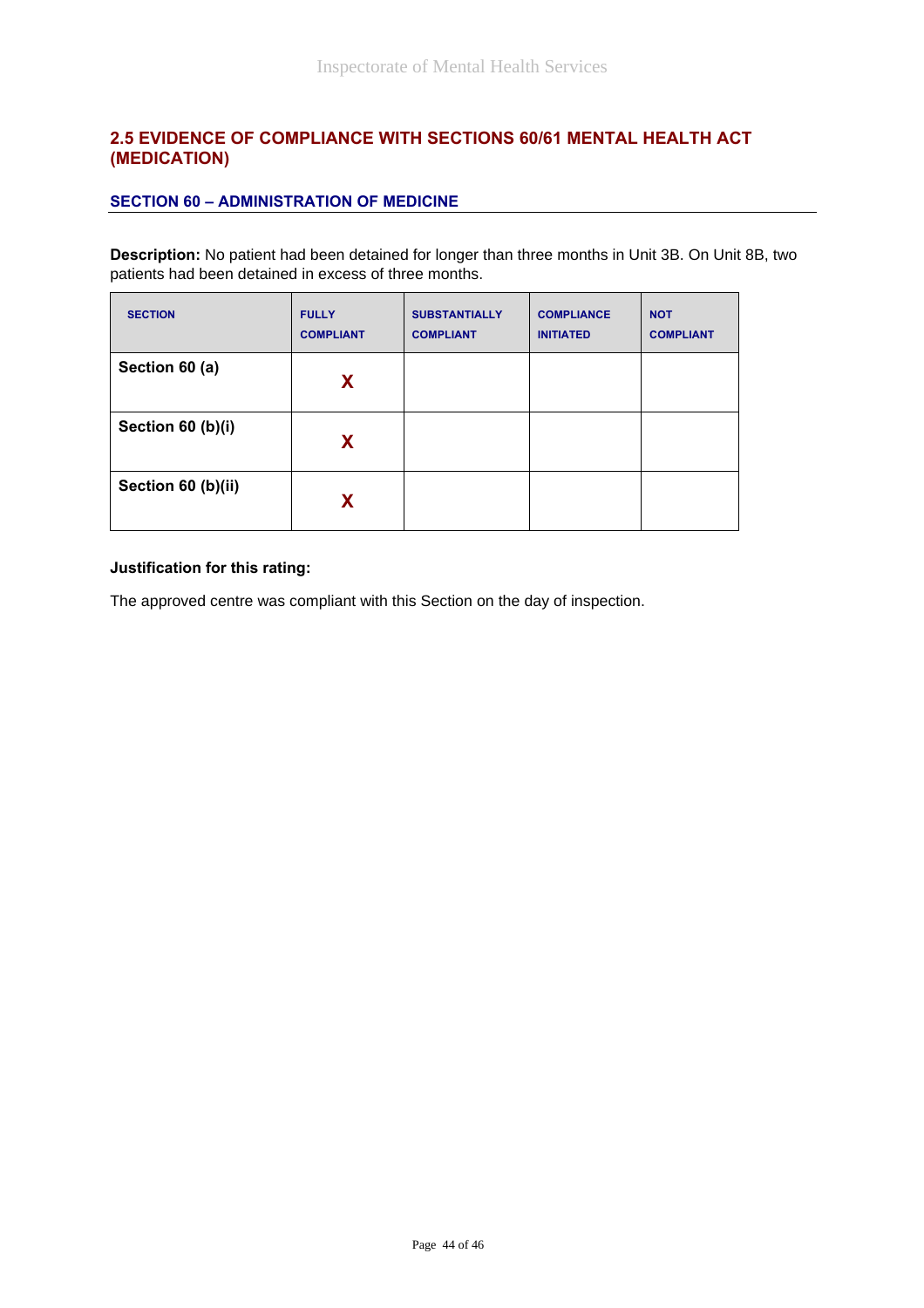# **SECTION 61 – TREATMENT OF CHILDREN WITH SECTION 25 ORDER IN FORCE**

Section 61 did not apply as no child had been admitted under Section 25 since the inspection of 2008.